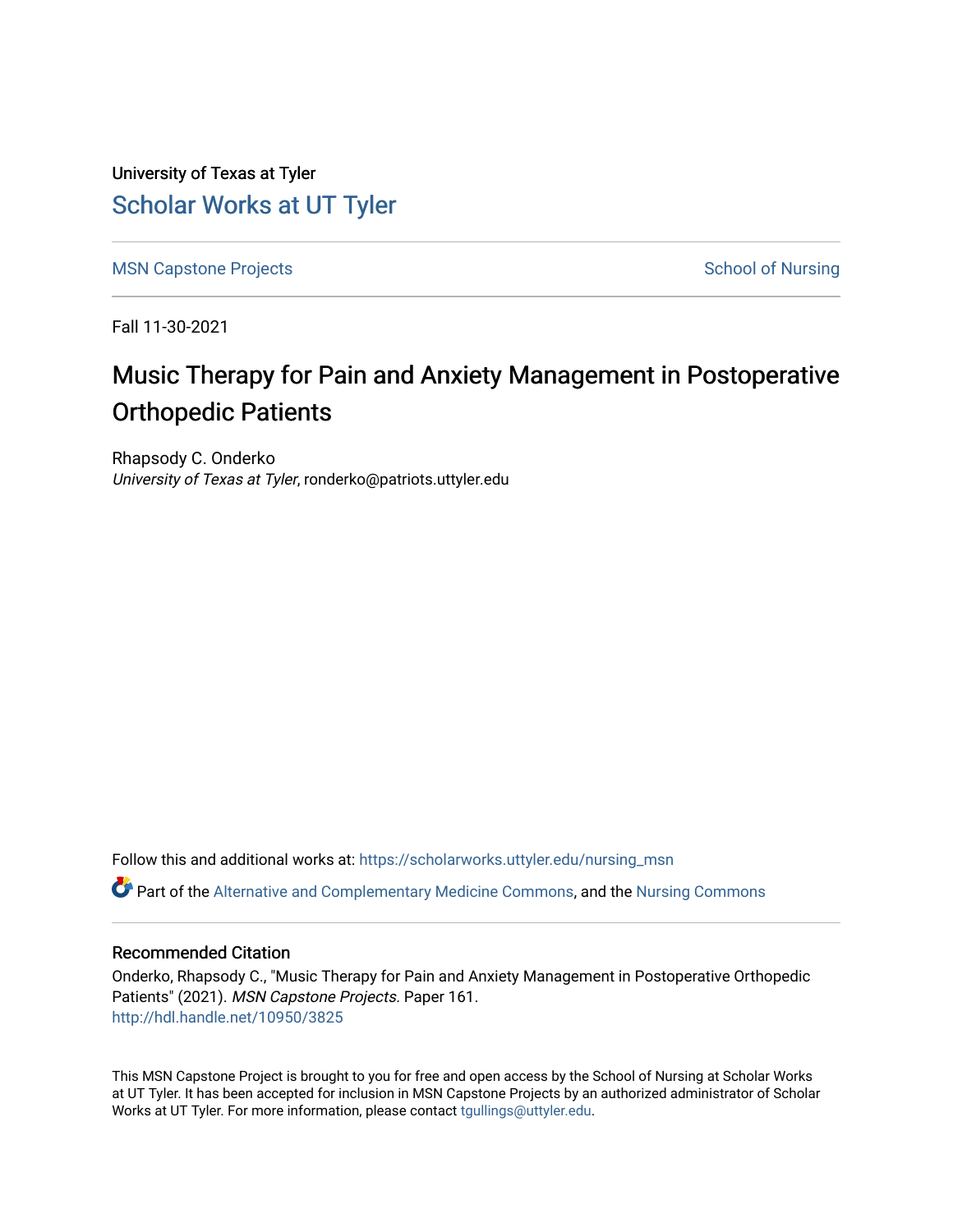Music Therapy for Pain and Anxiety Management in Postoperative Orthopedic Patients

A Paper Submitted in Partial Fulfillment of the Requirements

For NURS 5382: Capstone

In the School of Nursing

The University of Texas at Tyler

by

Rhapsody Onderko

November 30, 2021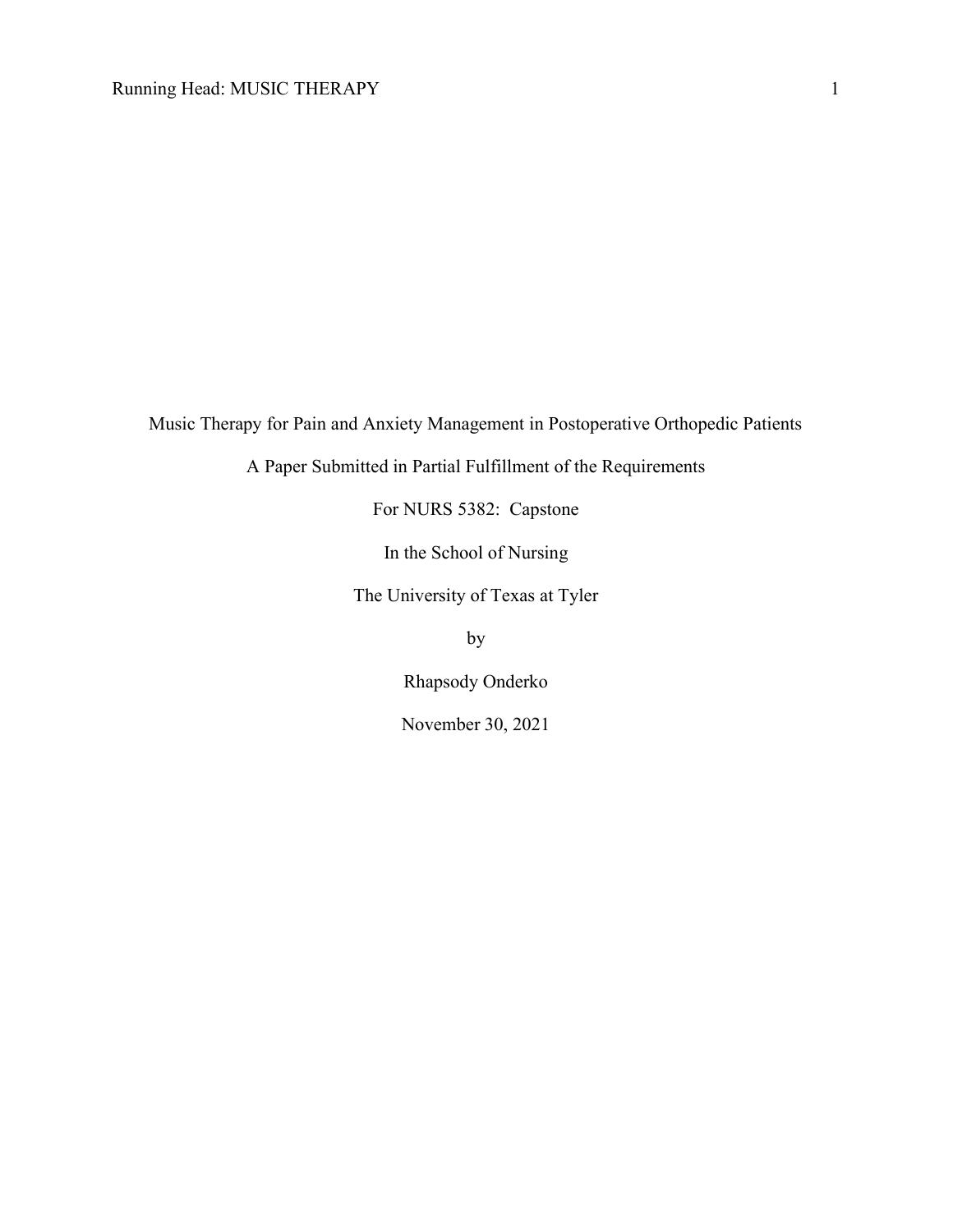# **Contents**

Acknowledgements

Executive Summary

# Implementation and Benchmark Project

- 1. Rationale for the Project
- 2. Literature Synthesis
- 3. Project Stakeholders
- 4. Implementation Plan
- 5. Timetable/Flowchart
- 6. Data Collection Methods
- 7. Cost/Benefit Discussion
- 8. Discussion of Results

Conclusions/Recommendations

References

Appendix A: Synthesis Table

Appendix B: Flowchart

Appendix C: Instrument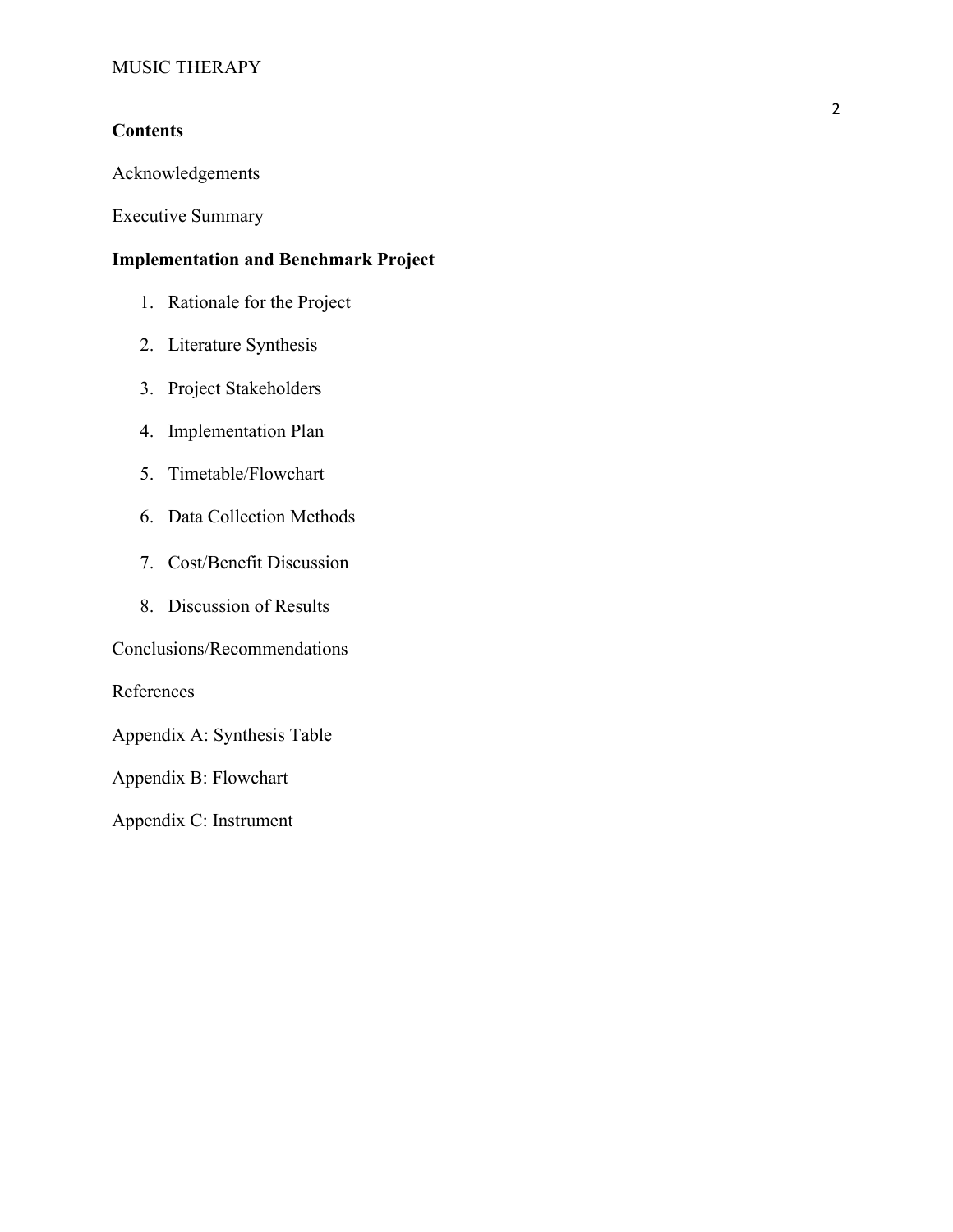### Acknowledgments

 I would like to take time to thank everyone who has encouraged me on this journey of my education and made a forever impact on my life. I would like to thank all my teachers who invested in me, encouraged me, and inspire me to want to spend my career investing in future nurses. I would especially like to thank Dr. Summers, Dr. McAlister, and Dr. Hensley who guided me and offered their expertise during each stage of this capstone project. I want to thank my amazing husband, Dan, for being my biggest supporter and encouraging me to pursue my dream of becoming a nurse educator. I want to also thank my precious children, John Daniel, Max Kolbe, Dominic Mark, Maria Faustina, and Michaela Thérèse, who inspire me every day to be the best that I can be. Finally, I would like to thank GOD for giving me the strength and grace to balance life, work, and school.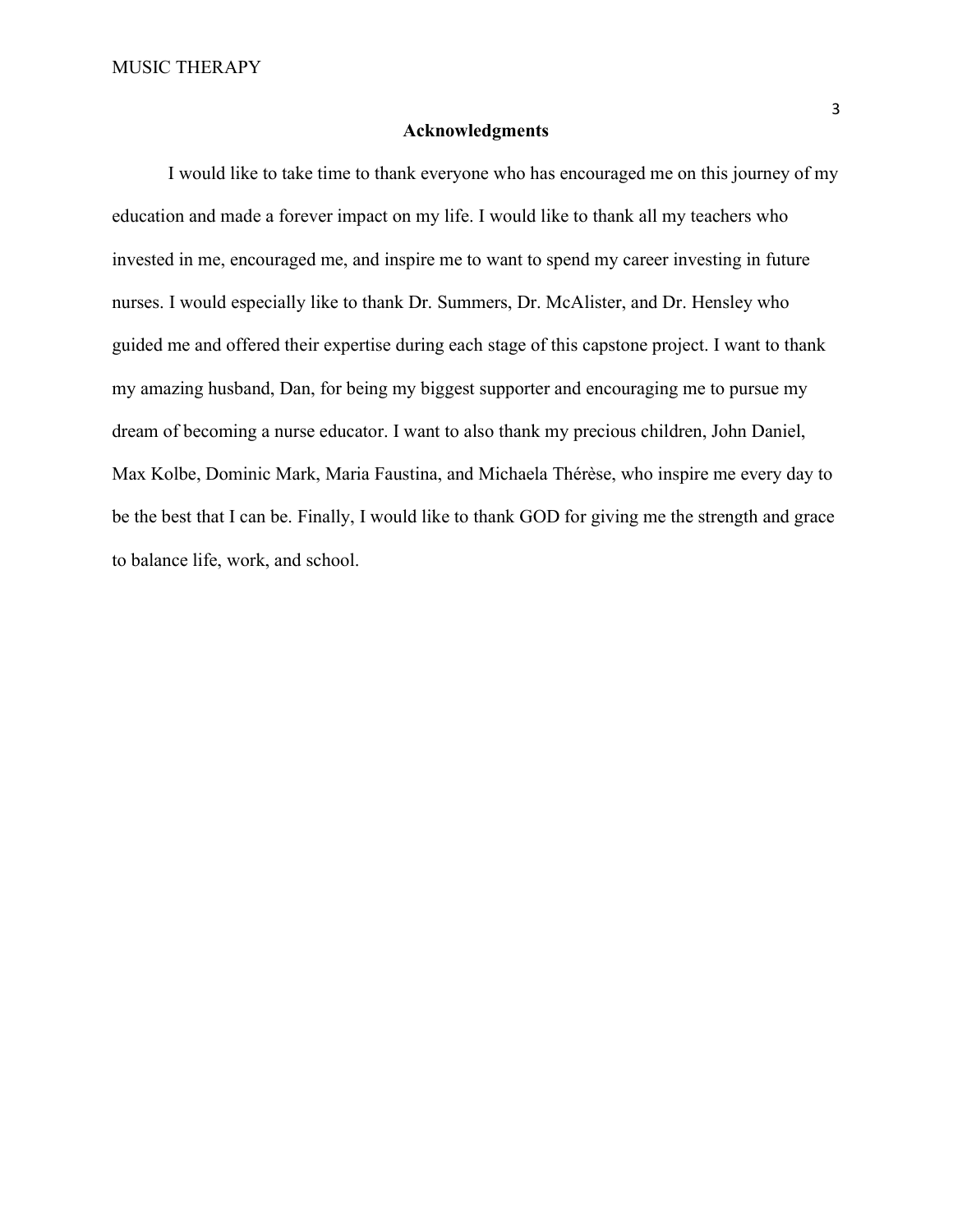#### Executive Summary

One of the most critical tasks of orthopedic nursing is pain management. Patients undergoing extensive back surgery, total hip replacement, or total knee replacement often experience a level of pain that is both physically and emotionally overwhelming. This leads to anxiety which only intensifies the patient's experience of pain. There is significant muscle and skeletal tissue involved in orthopedic surgeries, and they are often cited as some of the most painful surgeries a person can undergo (Schneider, 2018). Consequently, managing pain and anxiety in orthopedic patients is particularly challenging. Patients are at significant risk for sedation and confusion in this target population because patients are given such high doses of opioids and analgesics to try to control the pain. Often, however, pharmacological interventions alone are not enough to manage pain. Pain is multifactorial, and to manage it effectively, nonpharmacological techniques must be incorporated (Schneider, 2018). Each patient's plan of care must be individualized because each patient's experience of pain is unique. Nurses must use their professional judgement to ensure patient safety and improve patient outcomes. This led to the following clinical question: In orthopedic patients (P), how does music therapy (I) compared to no music therapy (C) affect pain management and anxiety (O) within the first 48 hours after surgery (T)? This benchmark project will focus on integrating music therapy at Texas Spine and Joint Hospital (TSJH) in Tyler, Texas to increase patient comfort, decrease anxiety, and ensure patient safety after orthopedic surgery.

4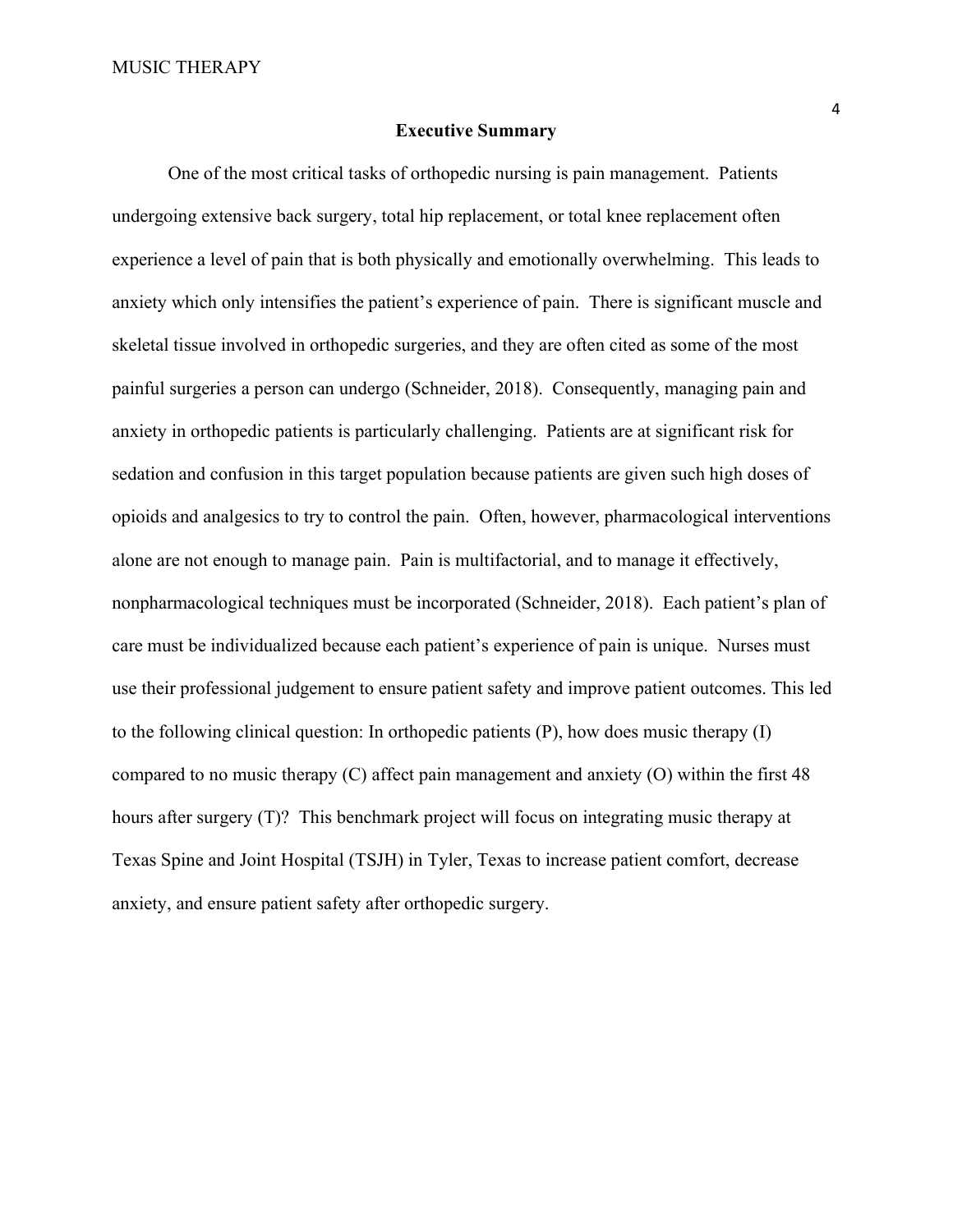Music Therapy for Pain and Anxiety Management in Postoperative Orthopedic Patients

TSJH is a relatively small hospital with a thirty-bed inpatient care unit, and yet, twelve patients from 10/1/2019 to 9/29/2020 had to receive Narcan due to over sedation. This data indicating narcotic risks to patients may help to build the case that change is warranted. There is no data currently available documenting how many patients experience confusion in this orthopedic population due to narcotics, but it is a known problem at the facility. Older patients are particularly more susceptible to confusion when receiving large doses of narcotics. Clinical guidelines note the importance of utilizing multimodal strategies for managing acute surgical pain which include both pharmacological and nonpharmacological interventions (Laframboise-Otto et al., 2021). Presently, nurse rely heavily on medications and often do not incorporate nonpharmacological interventions due to time constraints and lack of familiarity regarding their effectiveness. Integrating music therapy could reduce patients' pain and anxiety after surgery and contribute to better patient outcomes

### Rationale for the Project

It is estimated that 50-75% of postoperative patients feel they are not receiving adequate pain relief (Schneider, 2018). Both patients and nurses feel overwhelmed when pain is not well managed. Lack of pain control can be an obstacle to early mobilization which helps to accelerate the healing process and minimize surgical complications. Lack of pain control can also contribute to a financial burden with prolonged hospital stays and increased rates of hospital readmissions (Fan & Chen, 2020). However, there are several risks and side effects associated with narcotic administration including nausea, vomiting, constipation, sedation, respiratory depression, hypotension, ileus, urinary retention, and/or dehydration (Trasolini et al., 2018).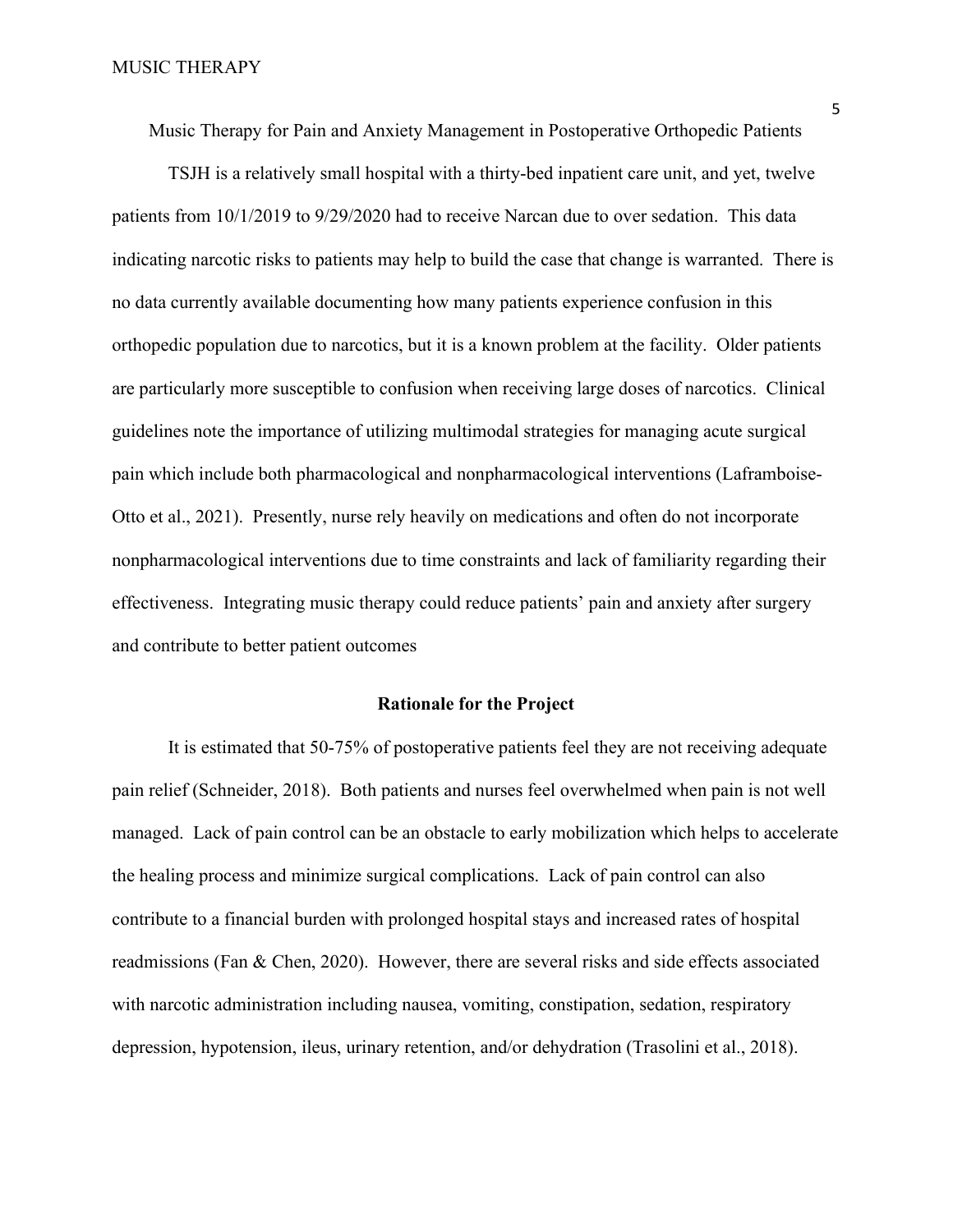Incorporating nonpharmacological interventions could potentially help to reduce these risks (Lin et al., 2020).

Music therapy is a nonpharmacological intervention that focuses on mind-body integration to optimize healing (Mondanaro et al., 2017). Music acts as a distracter and interrupts the pain impulses which helps to decrease an individual's perception of pain (Schneider, 2018). It can also be a great way to help someone relax and ease anxiety. Listening to music can release endorphins, and according to neuromatrix theory, music can soothe emotional distress through regulating the endogenous opioid circulation to increase the dopamine reward pathways in the central nervous system (Lin et al, 2020). It can be difficult to distinguish the difference between what is merely listening to music versus utilizing music in a truly evidence-based manner. Each patient's experience of pain is unique, and therefore, each plan of care must be individualized to effectively manage pain. Board-certified music therapists can individualize music therapy in such a way as to maximize the positive benefits of listening to music (Gallagher et al., 2018). The literature suggests the music should be harmonious, easy to listen to, 60-80 beats per minute, without strong rhythm/drumming, and encourage relaxation (Aris et al., 2019; Schneider, 2018). Music therapy is safe, inexpensive, and has the potential to be easily incorporated into the nursing plan of care (Hole, Hirsch, Ball, & Meads, 2015).

### Literature Synthesis.

There are statistically significant findings that music decreases pain throughout the literature (Ames et al., 2017; Aris et al., 2019; Dai et al., 2020; Gallagher et al., 2018; Hole et al., 2015; Hsu et al., 2019; Laframboise-Otto et al., 2021; Leonard, 2019; Lin et al., 2020; Mondanaro et al., 2017; Poulsen & Coto, 2017; Schneider, 2018). Presently, there is an increasing volume of literature indicating music therapy effectiveness specific to the orthopedic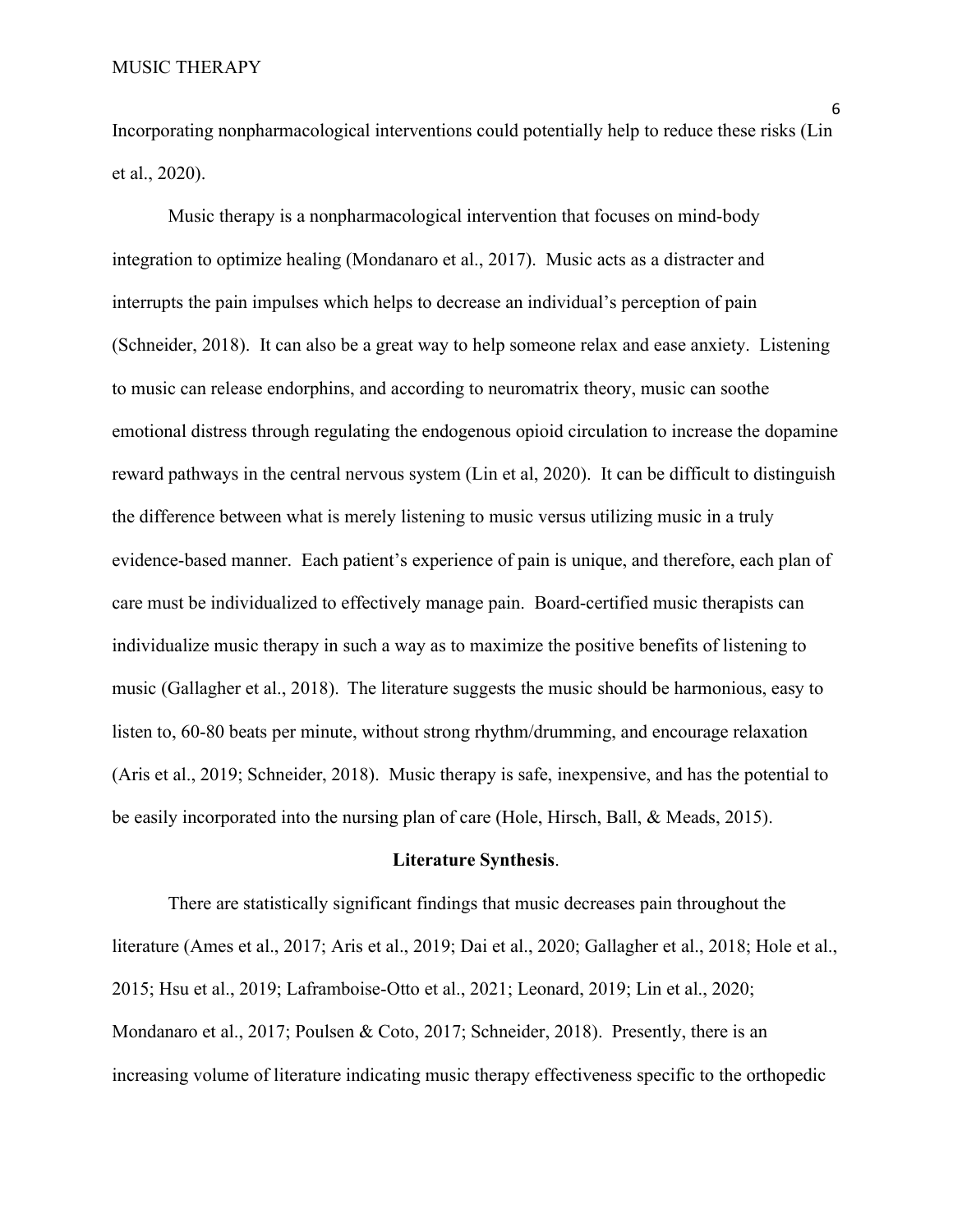population (Aris et al., 2019; Gallagher et al., 2018; Hsu et al., 2019; Laframboise-Otto et al., 2021; Leonard, 2019; Lin et al., 2020; Mondanaro et al., 2017; 2017; Schneider, 2018). A systematic review (Hole et al., 2015) and randomized control trial (Gallagher et al., 2018) demonstrate that music therapy may decrease anxiety as well. The timing of the music intervention does not alter the outcomes, and subsequently, it is easily adaptable to a variety of settings (Hole et al., 2015). This finding is supported by each of the articles found because the music intervention was delivered in different forms, at different times, and yet, yielded similar positive results. An updated literature search generated a new systematic review specifically looking at the effects of music therapy on the orthopedic population and indicated that utilizing music therapy decreases both pain and anxiety (Lin et al., 2020). This level one evidence increases the credibility of smaller studies that suggest a correlation between music therapy and decreased pain in postoperative orthopedic patients (Aris et al., 2019; Gallagher et al., 2018; Hsu et al., 2019; Laframboise-Otto et al., 2021; Leonard, 2019; Mondanaro et al., 2017; Schneider, 2018).

## Project Stakeholders

Patients, families, and nurses are all stakeholders in this project. Patients and their families expect their healthcare team to do everything they can to safely manage their postoperative pain and recover well from surgery. Patients are most directly impacted by evidence-based change initiatives that improve patient care and safety. Nurses are also directly impacted by evidence-based change initiatives because their distress is alleviated when their patient's pain and anxiety is well managed, and complications avoided.

The key stakeholders are also the physicians, Aaron Fleet (Chief Nursing Officer), Dancel Grigsby (Assistant Chief Nursing Officer), Deanna Hamilton (Inpatient Care Unit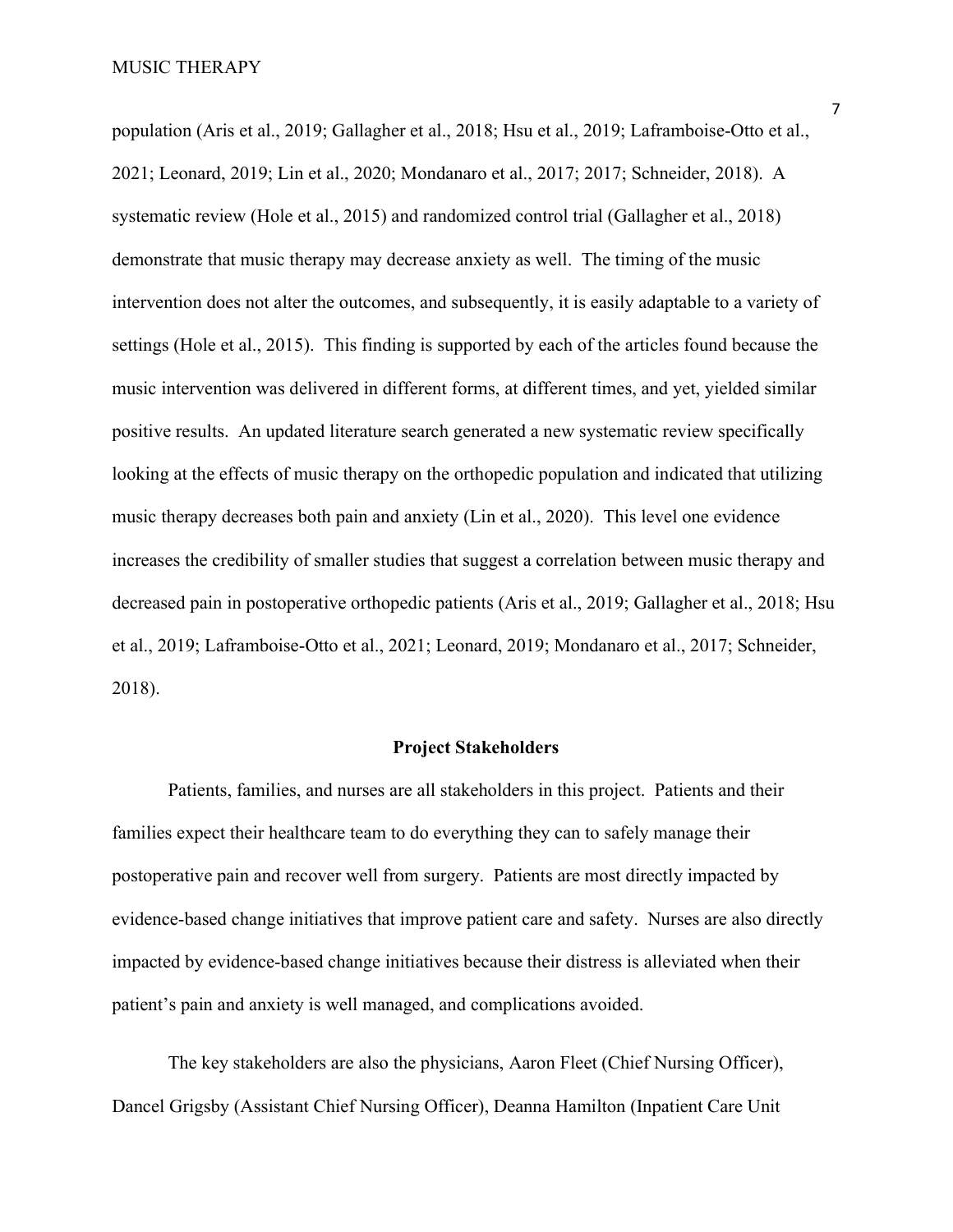#### MUSIC THERAPY

Director), charge nurses, and the change-project leader. The change-project leader will need to obtain permission from the physicians, because it is a physician-owned hospital, and the nurse leaders listed above. This project would benefit from inter-professional collaboration. A physician with a shared vision for the project would be invaluable. The nursing director and a charge nurse could use their leadership and experience to help implement the project effectively on the inpatient care unit. Finally, the change project leader could take ownership of the initiative and oversee each step in implementation with the support of the physician, nursing director, and charge nurses. The patients, families, and bedside nurses can provide critical feedback regarding music therapy intervention effectiveness and suggestions for improvement through the discharge satisfaction survey evaluation.

#### Implementation Plan

 Music therapy playlists will be created on Spotify. All patients will be issued a tablet, if they do not have access to a personal smartphone or tablet, and quality headphones so they can listen to the music therapy at any time. A laminated instruction page will also be distributed providing instructions. The instruction page will contain a QR code that takes patients directly to the Spotify music therapy playlists. Multiple playlists with different genres of music therapy will be available to meet individual preferences. The patients will be able to access and utilize the music therapy at any time to help manage their postoperative pain and anxiety. Patients will return all headphones and tablets to the hospital at discharge along with their discharge satisfactions surveys.

# Timetable/Flowchart

 The evidence indicates that utilizing music therapists is effective for yielding significant results to decrease postoperative pain and anxiety after orthopedic surgery (Aris et al.,

8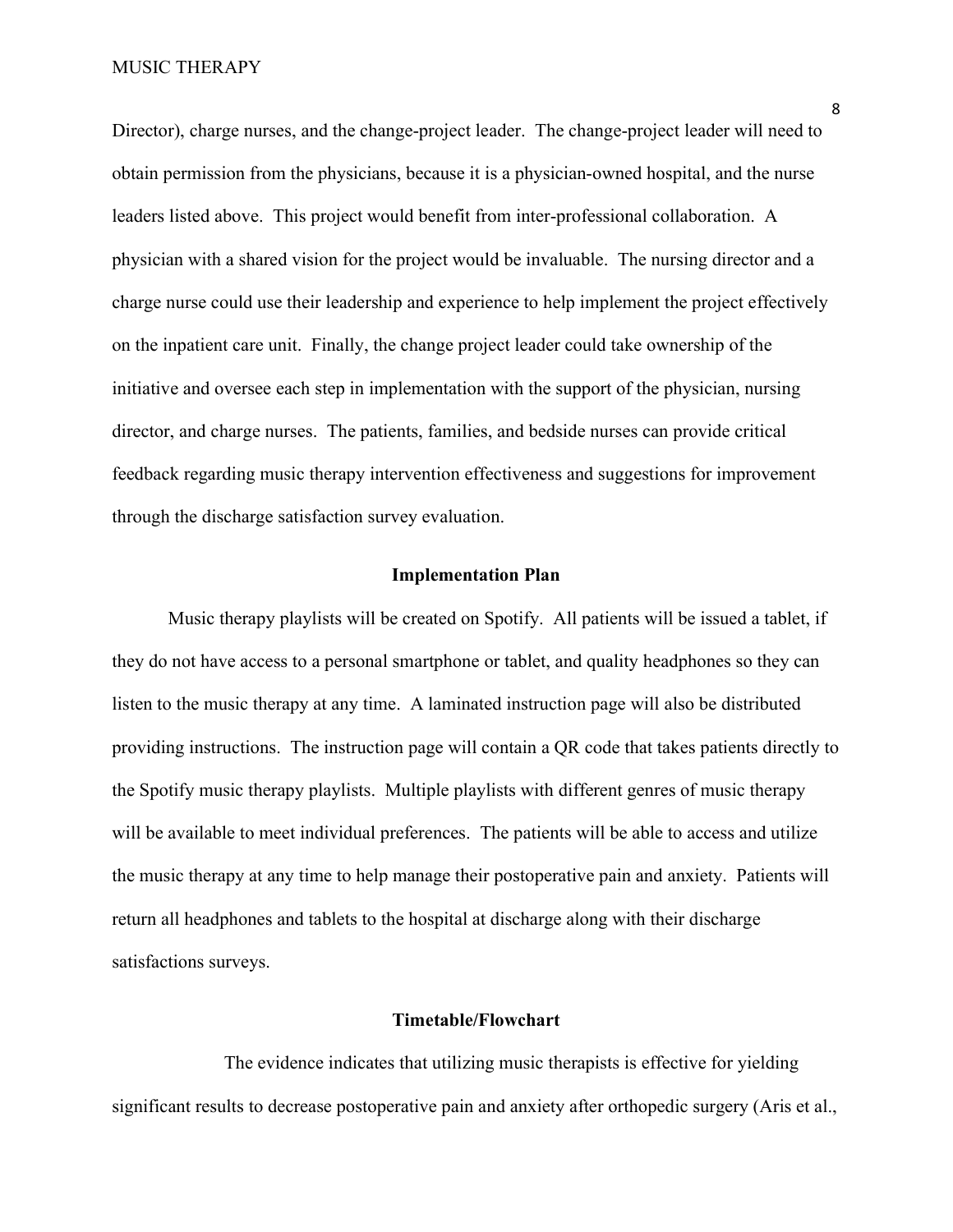2019; Gallagher et al., 2018; Lin et al., 2020; Mondanaro et al., 2017). It a necessary component to make this change truly evidence based. Therefore, the first step toward implementation is to explore collaboration opportunities with faculty and students in licensed music therapy programs. Both Southern Methodist University and Texas Women's University have music therapy programs. This would be a cost-effective way of ensuring the music chosen for the playlists on Spotify contain all the qualities necessary to maximize the effectiveness of the music therapy intervention. Spotify is a free service and can be easily accessed on multiple devices. Ideally, multiple playlists with different genres of music could be created to meet individual preferences. Lin et al. (2020) indicates that the patient's ability to choose the music impacts the effectiveness of the intervention. If collaboration opportunities with faculty and students in licensed music therapy programs cannot be established, the next step would be to hire a music therapist to develop the music therapy playlists on Spotify.

The next step would be to draft a proposal to solicit support from leadership at Texas Spine and Joint Hospital. The capstone benchmark project paper could be utilized as a resource to be given to leadership as well as a simplified one-page flyer highlighting the benefits of music therapy and its potential to have a positive impact on pain and anxiety management after surgery. Ideally, in this first week or two of implementation, a meeting with leadership could be scheduled to solicit buy in and brainstorm a plan for successful implementation of music therapy at the hospital. During this time, it is also crucial to begin researching and securing funding for the project.

Once funding for equipment is secured, and the hospital approves the project, a staff meeting will be held. The goal is to hold this meeting in weeks 3-4 of the project implementation. All the nurses in the inpatient care unit will be educated on the effectiveness of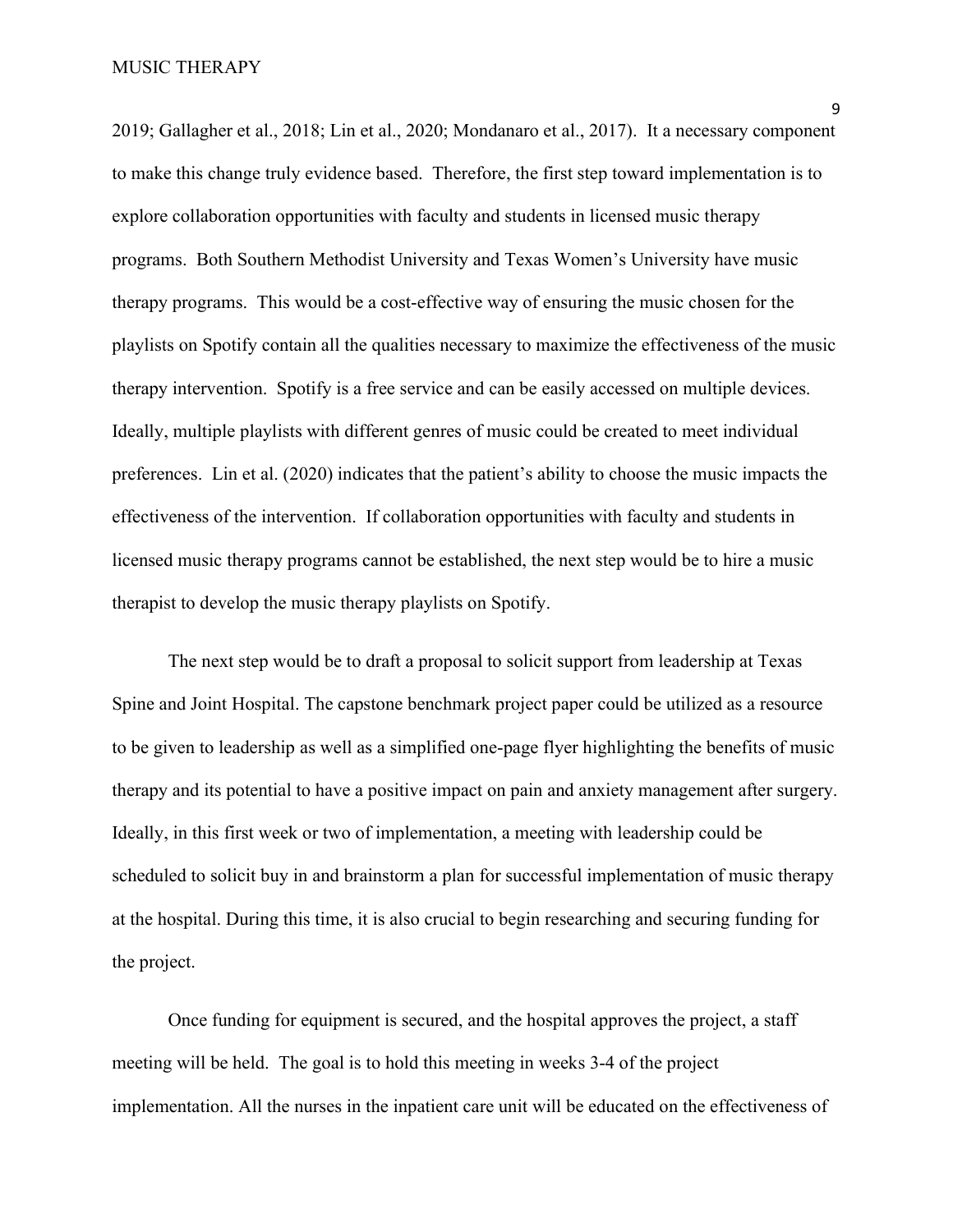music therapy and familiarized with how to use the tablets, headphones, and QR code to access the music therapy playlists on Spotify at the monthly staff meeting. At this time an interprofessional team could be formed based on leadership and staff interest in helping to promote the success of the project. Once funding is secured, tablets and quality headphones can be ordered.

In weeks 5-6, a meeting with the inter-professional team would be held to brainstorm how to effectively implement the project on the unit. This will help the change project leader see any deficiencies or holes in the plan and utilize everyone's strengths for effective evidence-based change implementation. The music therapist (or music therapy students) would finalize the playlists at this time on Spotify. As soon as the equipment arrives and the playlists are finalized, the staff can be trained at the monthly staff meeting on how to use the equipment and integrate music therapy into their nursing plan of care to benefit all patients at the facility.

The goal is to initiate offering music therapy to patients after surgery beginning week 7. The change project leader will offer technical support and address any concerns with the interprofessional team during this time. Evaluations (discharge satisfaction surveys) will also be distributed to each patient who agrees to try utilizing the music therapy. Evaluations and equipment will be collected at discharge.

Weeks 8-11 will continue implementation, trouble shooting, and collecting patient surveys. During week 12, the inter-professional team will meet to review all the surveys and analyze patient satisfaction with the music therapy intervention. The inter-professional team can discuss the effectiveness of the project for reducing pain and anxiety, analyze potential cost savings, and discuss ways to improve and continue the evidence-based change at the facility.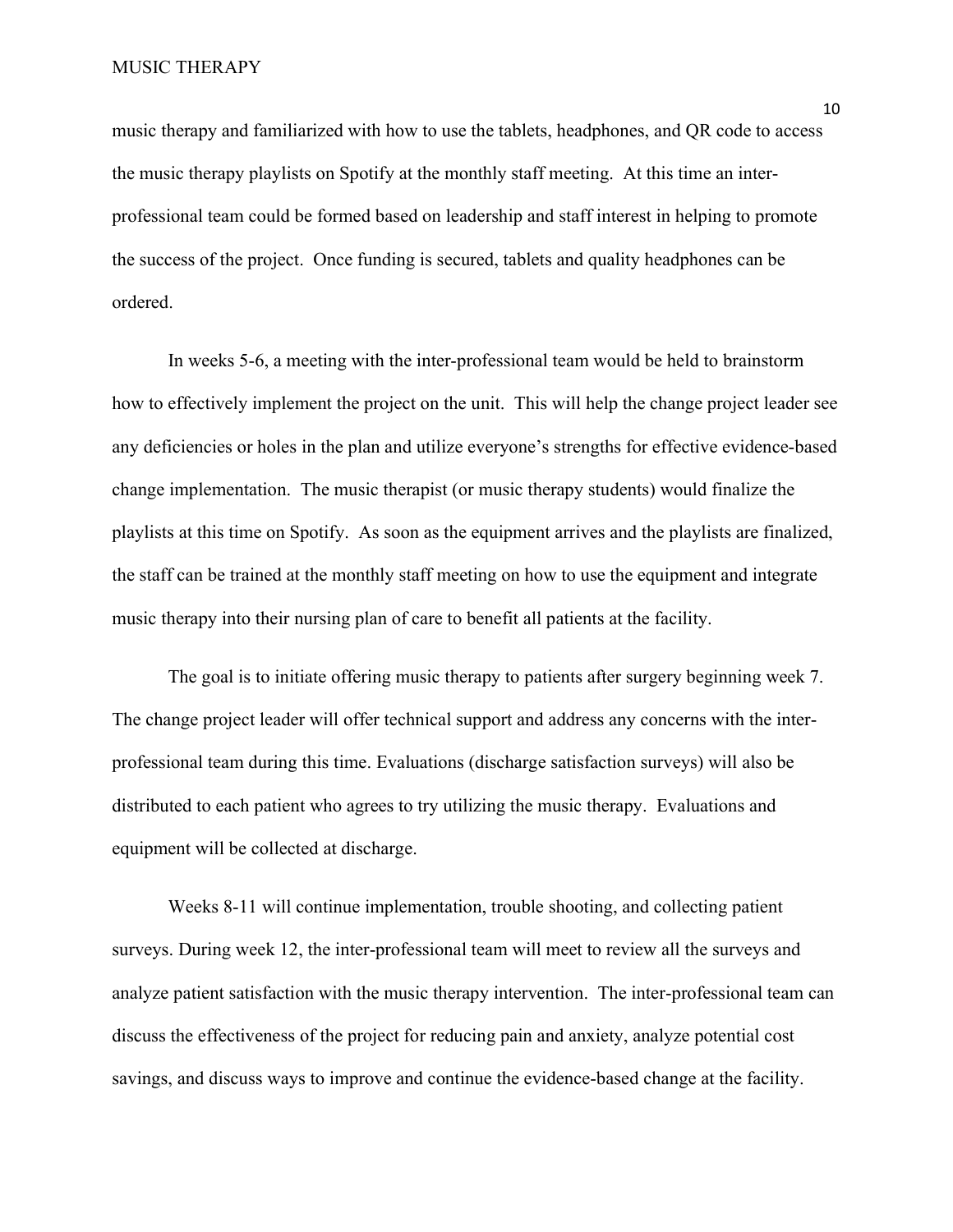|            | 11                                                                                                                                                                                                                                                                                                                                  |  |  |  |  |  |  |
|------------|-------------------------------------------------------------------------------------------------------------------------------------------------------------------------------------------------------------------------------------------------------------------------------------------------------------------------------------|--|--|--|--|--|--|
| Weeks 1-2  | Contact faculty at Southern Methodist University, or Texas Woman's<br>University, to explore collaboration opportunities with students in<br>licensed music therapy programs to create playlists on Spotify.<br>Draft a proposal to solicit support from leadership at TSJH.<br>Begin researching/securing funding for the project. |  |  |  |  |  |  |
| Weeks 3-4  | Attend the Inpatient Care Unit staff meeting, educate staff on<br>effectiveness of music therapy for pain and anxiety management, and<br>solicit support to form an inter-professional team.<br>Secure funding for the project. Order tablets and quality headphones.                                                               |  |  |  |  |  |  |
| Weeks 5-6  | Hold a meeting with the inter-professional team to brainstorm how to<br>effectively implement the project on the unit and initiate a plan.<br>Finalize music therapy playlists.<br>Train staff on how to use equipment and integrate music therapy.                                                                                 |  |  |  |  |  |  |
| Week 7     | Initiate offering music therapy to patients after surgery. Change<br>project leader will offer technical support and addresses concerns<br>with inter-professional team.                                                                                                                                                            |  |  |  |  |  |  |
| Weeks 8-11 | Continue implementation, trouble shooting, and collecting patient<br>surveys.                                                                                                                                                                                                                                                       |  |  |  |  |  |  |
| Week 12    | Review all the surveys and analyze patient satisfaction with music<br>therapy in a meeting with the inter-professional team. Discuss the<br>effectiveness of the project for reducing pain and anxiety, potential<br>cost savings, and ways to improve and continue the change.                                                     |  |  |  |  |  |  |

# Data Collection Methods

The data collection and evaluation process will begin at admission. Patients at TSJH will receive a laminated instruction page with a QR code that takes them directly to the music therapy playlists on Spotify, hospital-issued headphones, and a discharge satisfaction survey as soon as they arrive at the hospital. Patients who do not own a personal smartphone or tablet will be issued a tablet as well. Each patient is given a folder upon admission at TSJH that organizes their paperwork. Therefore, these items could easily be filed and accessed post-surgery.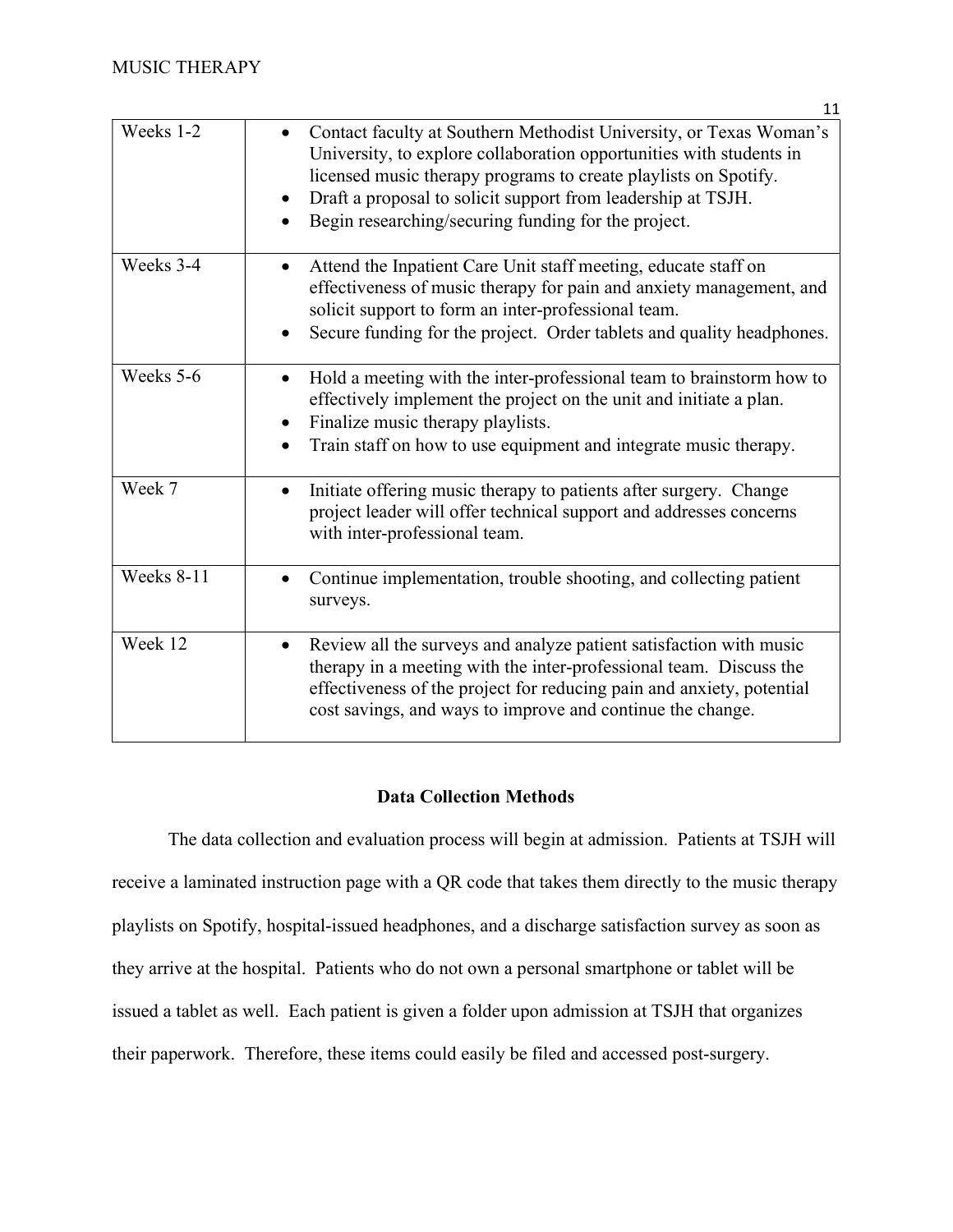The discharge satisfaction surveys can be filled out by the patients prior to discharge to evaluate the effectiveness of the music therapy intervention. A reminder could also be placed on the patients' charts to remind the nurses to collect the surveys prior to discharge. The surveys will contain five questions addressing patient satisfaction, effectiveness of the music therapy intervention, if the patient would recommend the music therapy intervention to others, and suggestions for improvement.

 The evidence-based change project leader would collect the surveys and review the results with the leadership team. Adjustments to the change project could be implemented based on the evaluations if need be. Hopefully, the results from the discharge satisfaction surveys can be utilized to continue to motivate nurses and patients to utilize the music therapy intervention to increase patient comfort, decrease anxiety, and ensure patient safety after orthopedic surgery.

 The personal at the front desk can distribute one discharge satisfaction survey to each patient upon admission. At this time, stacks of surveys can also be placed on IPCU 1, 2, and 3 so that nurses can easily access them at discharge if one has been misplaced. Surveys will be completed by the patients and the nurses will collect the surveys prior to discharge when hospital issued headphones and/or tablets are collected as well. There will be three labeled red envelopes placed on the wall on IPCU 1, 2, and 3 where nurses can place the collected surveys.

 Then, each week (for four consecutive weeks), the evidence-based change project leader would collect the surveys from the three envelopes and review the results with the interprofessional team in a meeting. The results will be shared with the entire staff at the staff meeting about one month after implementation of the project. If possible, data indicating narcotic cost savings per patient, and the number of patients who had to receive Narcan during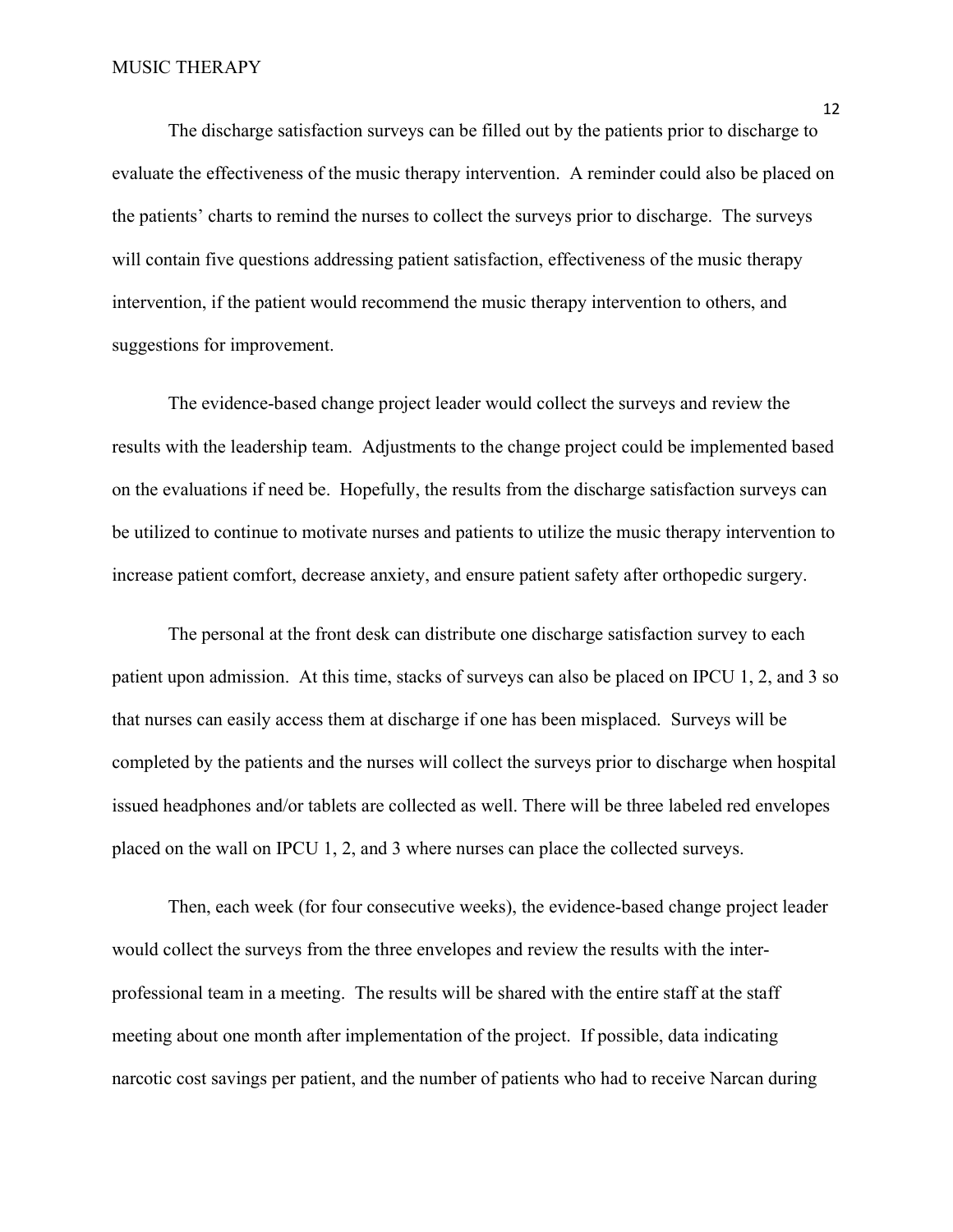#### MUSIC THERAPY

this trial would be helpful to reflect the project's success and strengthen the case to continue offering music therapy at the hospital.

Means and standard deviations will be utilized for the reported pain scores for both before and after the music therapy intervention. The standard deviation results will demonstrate how much pain improved after the music therapy intervention. A paired sample  $t$  test could be utilized to determine if the results are significant. Simple percentages could be utilized to evaluate the other questions from the survey and determine music therapy effectiveness and patient satisfaction. Individual comments/suggestions for improvements will be listed and discussed in the leadership meeting for continual improvement of project implementation.

## Cost/Benefit Discussion

One possible barrier to the project's implementation is the cost. The ramifications of COVID19 have put even more budgetary constraints on healthcare organizations. The change project leader intends to give a detailed account to leadership of potential costs, savings, and funding sources in the form of grants or other resources. Ideally, funding would include a couple of tablets, 30 noise-canceling headphones (for a 30-bed unit), and funding to laminate 30 instruction pages with the QR code. The projected costs are the following: 4 Amazon Kindle Fire 8 in Tablets at \$60 each, 30 Sony noise canceling on ear headphones at \$40 each, and \$50 for laminated instructions with a QR code. The total cost is projected to be approximately \$1,490 if collaboration opportunities with music therapy students can be established. If collaboration opportunities cannot be arranged, there would be an additional cost in hiring a licensed music therapist to create the playlists on Spotify. The change project leader will investigate potential bulk savings or non-profit discounts as well. There would be minimal ongoing costs for sustaining the change so long as the equipment was not damaged or lost.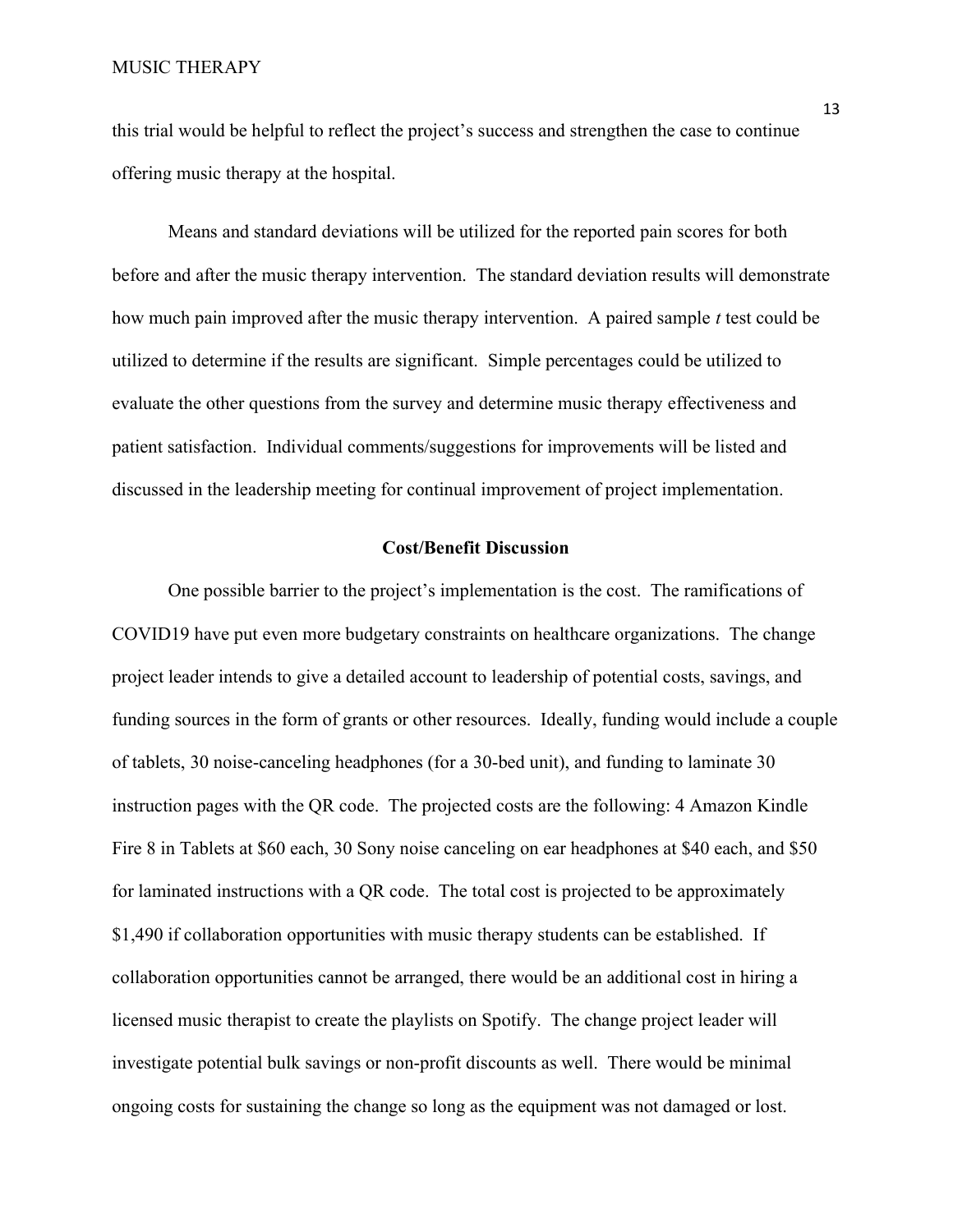Thousands of patients have their surgeries at TSJH every year. Therefore, when you consider the cost of implementing the project per patient, the cost to the hospital would be less than a dollar per patient. This is minimal, and the project has the potential to save money on costs associated with narcotic medication administration and reducing the risk of harm to patients.

## Discussion of Results

 The Inpatient Care Unit Director was not open to implementing the music therapy project due to the cost and current staffing shortage at TSJH due to COVID19. This is a particularly stressful time for both administrators and nurses. Hopefully, now that the benchmark project is complete, the change project leader can better address objections and make the case that change is warranted. The change project leader has learned a lot this semester about transformational leadership, communication skills, and learned more about how to successfully implement an evidence-based change project. The change project leader expects to learn more about personal leadership strengths and weaknesses while taking on more of a leadership role as a master's prepared nurse and hopes to implement music therapy at TSJH in the near future.

#### Conclusions/Recommendations

The change project leader recommends contacting leadership at TSJH and offering to hold a presentation where the project idea can be introduced to key stakeholders, address questions/objections, and establish next steps for implementing the evidence-based change project at the facility. The change project leader recommends integrating music therapy as an adjunct to pain management for all orthopedic patients, utilizing music therapists, allowing patients to choose the music to meet individual preferences, and gather more data on the effectiveness of utilizing music therapy to reduce anxiety in the orthopedic population.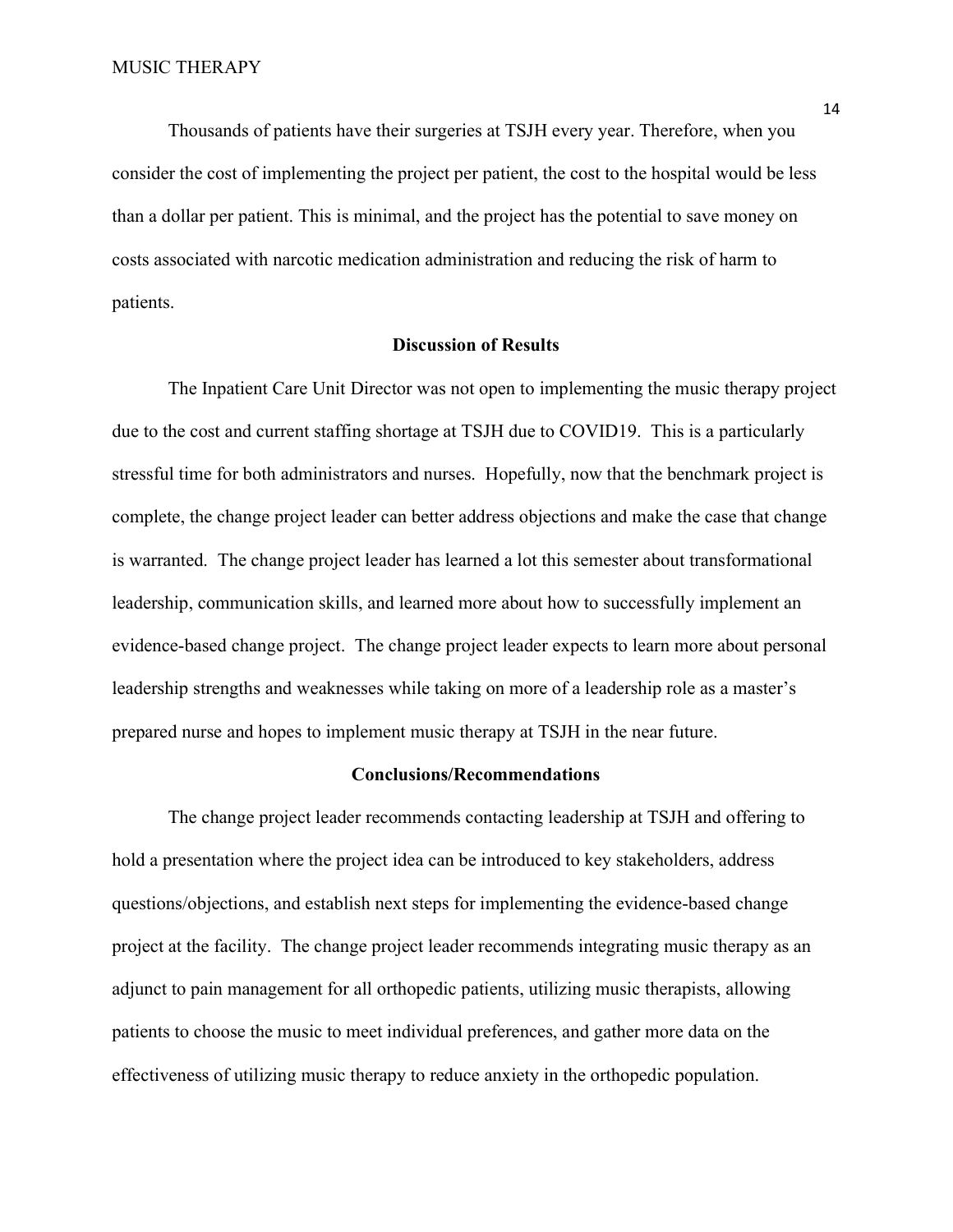#### MUSIC THERAPY

The first recommendation is to integrate music therapy as an adjunct to pain management in orthopedic patients. There was a statistically significant finding that music decreased postoperative pain throughout the literature (Aris et al., 2019; Dai et al, 2020; Gallagher et al., 2018; Hole et al, 2015; Hsu et al, 2019; Laframboise-Otto et al., 2021; Lin et al, 2020; Mondanaro et al., 2017; Schneider, 2018). Music therapy is an easy, safe, low-cost, and effective nonpharmacological therapy that can be utilized to reduce pain in orthopedic patients (Lin et al., 2020).

The second recommendation is to utilize board-certified music therapists and then allow patients to choose the music. This is notable because it is difficult to distinguish the difference between what is merely listening to music versus utilizing music in a truly evidence-based manner. The evidence indicates that utilizing music therapists is effective for yielding significant results (Aris et al., 2019; Gallagher et al., 2018; Mondanaro et al., 2017). It is a necessary component to make this change truly evidence based. Each patient's experience of pain is unique, and therefore, each plan of care must be individualized to effectively manage pain. Board-certified music therapists can individualize music therapy in such a way as to maximize its positive benefits. The evidence also indicates that the patient's ability to choose the music impacts the effectiveness of the intervention (Lin et al., 2020). If the patient chooses from the music selected by the music therapist, that will enhance the effectiveness of the music therapy intervention.

Finally, further research is needed to determine whether music therapy reduces anxiety in the orthopedic population because the results from some of the studies are inconclusive. Many of the studies had small sample sizes. It is possible that a larger effect size would produce clearer results. Lin et al. (2020), Dai et al. (2020), Gallagher et al. (2018) and Hole et al. (2015)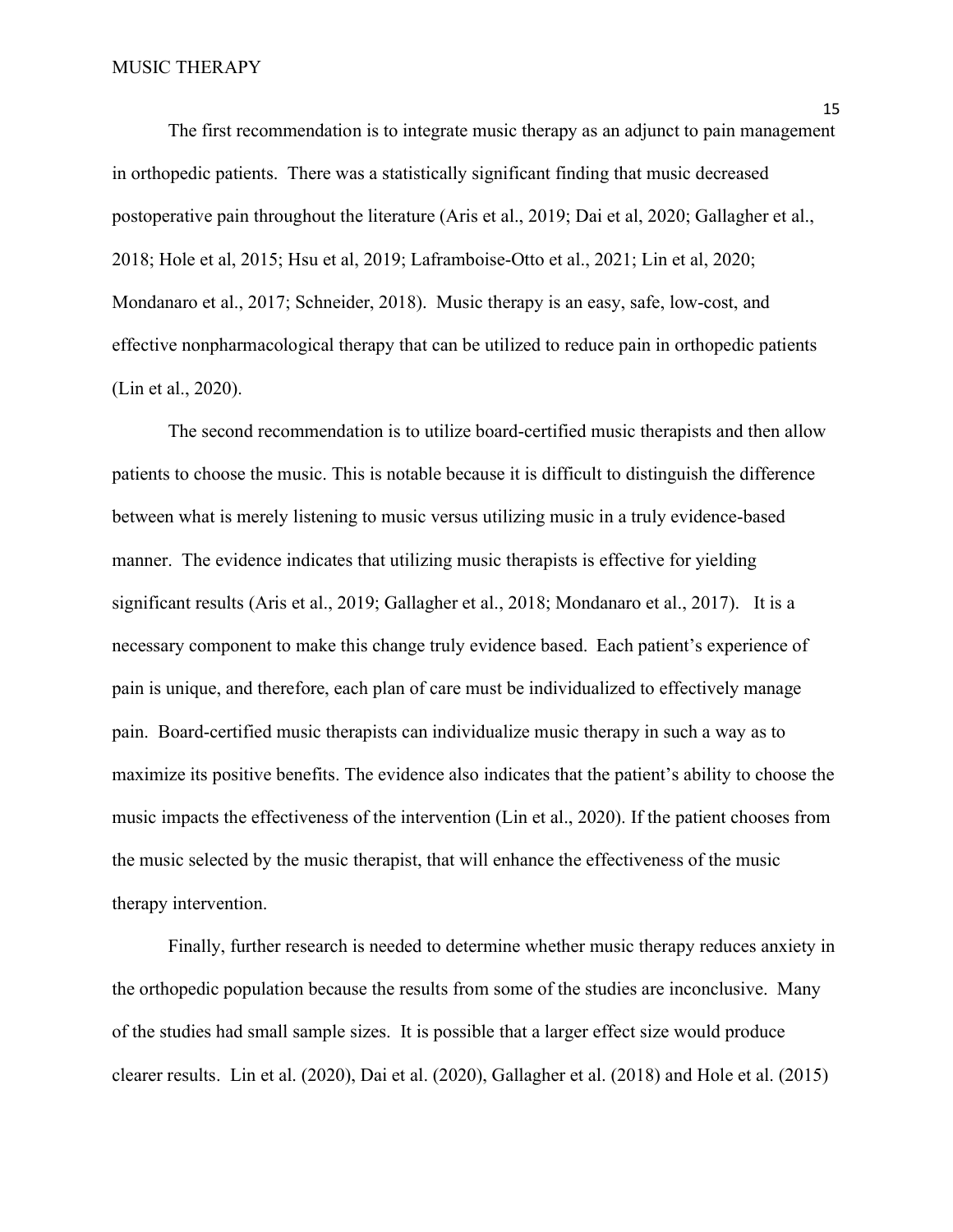MUSIC THERAPY

had larger sample sizes relative to the other studies and demonstrated statistically significant findings for reducing anxiety. The level of pain orthopedic patients experience after surgery can be emotionally overwhelming, and anxiety only intensifies the patient's experience of pain. There is a lot of evidence from the literature that indicates that music therapy can help to reduce anxiety after surgery (Lin et al., 2020). More research is needed to confirm whether this is generalizable to the orthopedic population as well.

The priority of safe and effective pain management in orthopedic patients cannot be overstated. Pain management in the orthopedic population is particularly challenging because orthopedic patients are undergoing some of the most painful surgeries one can undergo, postoperative patients often feel that their pain is not adequately managed, and there are significant risks associated with receiving large quantities of narcotic and analgesic medications to try and control pain. Clinical guidelines suggest the importance of utilizing multimodal approaches to manage acute surgical pain. The literature also supports music therapy as an effective aid in managing postsurgical pain, and possibly anxiety as well, in orthopedic patients. Music therapy is safe, effective, and can easily be incorporated into the nursing care plan. Receiving buy-in from stakeholders and establishing a strong inter-professional team at TSJH could make this project of integrating music therapy as an adjunct to pain and anxiety management a success.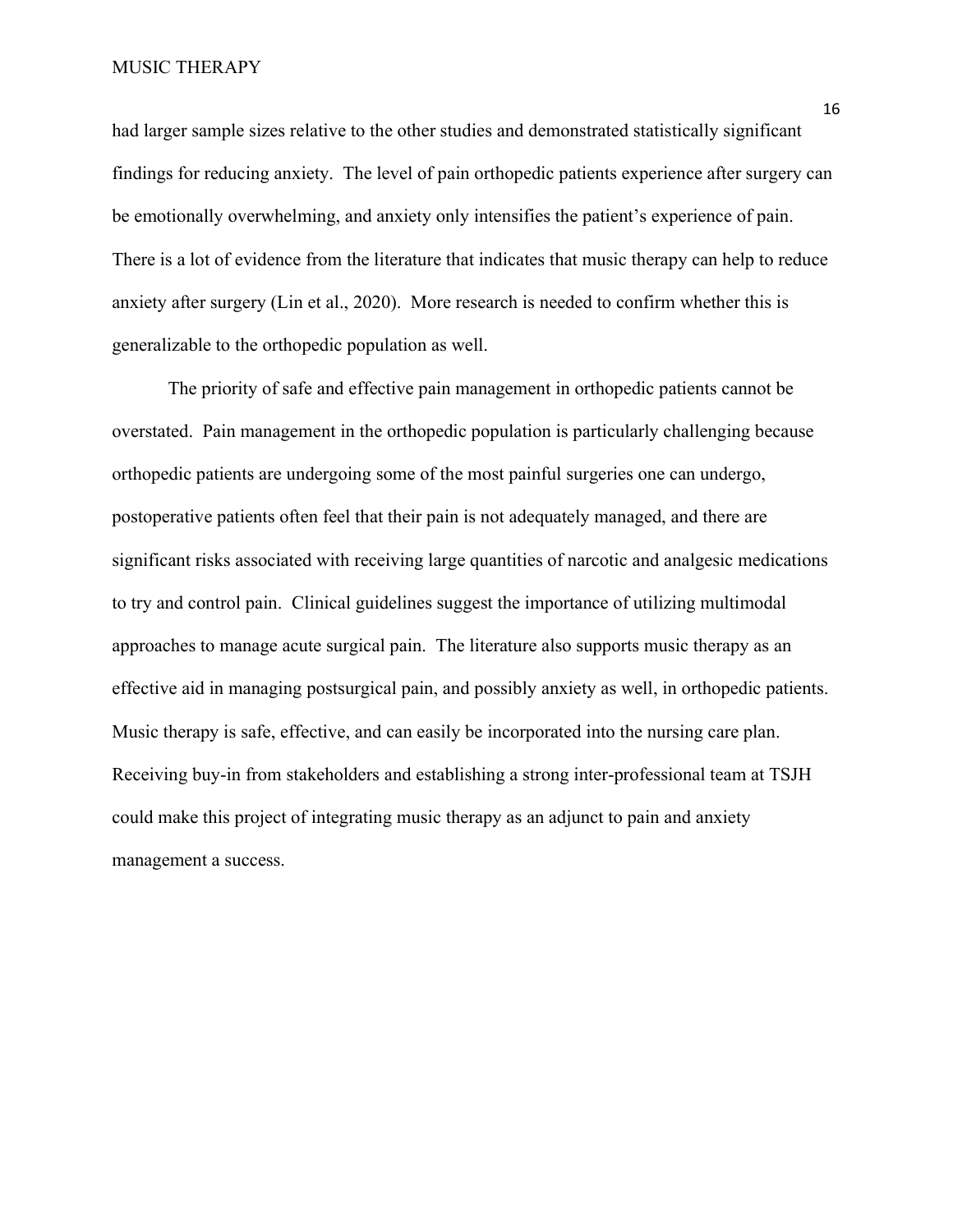#### References

- Ames, N., Shuford, R., Yang, L., Moriyama, B., Frey, M., Wilson, F., Sundaramurthi, T., Gori, D., Mannes, A., Ranucci, A., Koziol, D., and Wallen, G. R. (2017). Music listening among postoperative patients in the intensive care unit: A randomized controlled trial with mixed-methods analysis. *Integrative Medicine Insights*, 12, 1-15. doi: 10.1177/1178633717716455
- Aris, A., Sulaiman, S., & Hasan, M. K. C. (2019). The influence of music therapy on mental well-being among postoperative patients of total knee arthroplasty (TKA). *Enfermeria* Clínica, 29(S2), 16-23. doi: 10.1016/j.enfcil.2019.04.004
- Dai, W., Huang, S., Xu, N., Chen, Q., and Hua, C. (2020). The effect of music therapy on pain, anxiety, and depression in patients after coronary artery bypass grafting. Journal of Cardiothoratic Surgery, 15. doi: 10.1186/s13019-020-01141-y
- Fan, M., & Chen, Z. (2020, November). A systematic review of non-pharmacological interventions used for pain relief after orthopedic surgical procedures. Experimental and Therapeutic Medicine. Published online 2020 Sept. 1. doi: 10.3892/etm.2020.9163
- Gallagher, L. M., Gardner, V., Bates, D., Mason, S., Nemecek, J., DiFore, J. B., Bena, J., Manshi, L., & Bethoux, F. (2018). Impact of music therapy on hospitalized patients postelective orthopaedic surgery: A randomized controlled trial. Orthopaedic Nursing, 37, 124-133. doi: 10.1097/NOR.0000000000000432
- Hole, J., Hirsch, M., Ball, E., & Meads, C. (2015). Music as an aid for postoperative recovery in adults: A systematic review and meta-analysis. Lancet, 386, 1659-1671. doi:10.1016/ S0140-6736(15)60169-6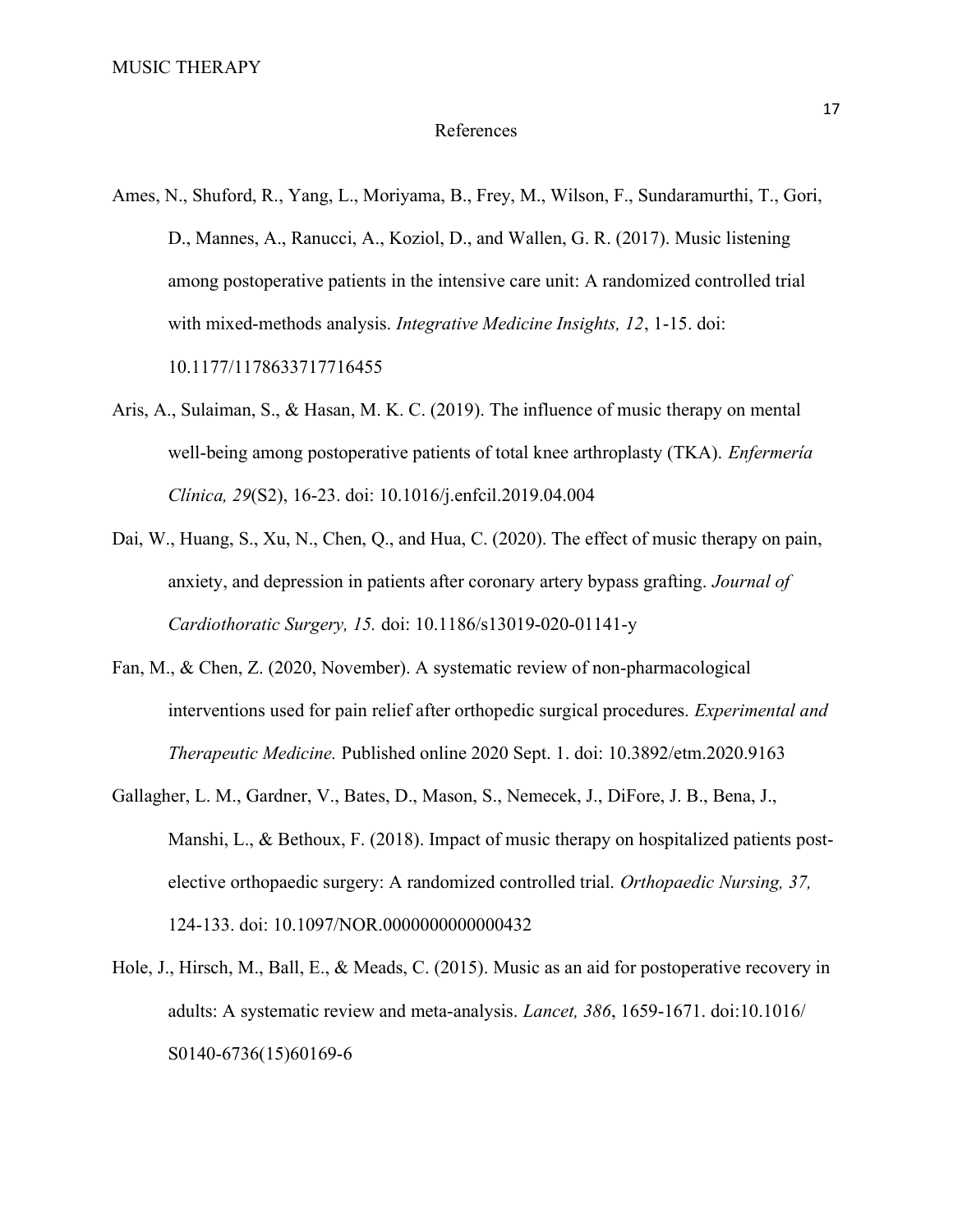- Hsu, C., Chen, S., Lee, P., & Lin, P. (2019). The effect of music listening on pain, heart rate variability, and range of motion in older adults after total knee replacement. Clinical Nursing Research, 28(5), 529-547. doi: 10.1177/1054773817749108
- Laframboise-Otto, J. M., Horodyski, M., Parvataneni, H. K., & Horgas, A. L. (2021). A randomized controlled trial of music for pain relief after arthroplasty surgery. Pain Management Nursing, 22(1), 86-93. doi: https://doi.org/10.1016/j.pmn.2020.09.003
- Leonard, H. (2019). Live music therapy during rehabilitation after total knee arthroplasty: A randomized control trial. Journal of Music Therapy, 56(1), 61-89. doi:10.1093/jmt/thy022
- Lin, C., Hwang, S., Jiang, P., & Hsjung, N. (2020). Effect of music therapy on pain after orthopedic surgery: A systematic review and meta-analysis. Pain Practice, 20(4), 422- 436. doi: http://dx.doi.org.ezproxy.uttyler.edu:2048/10.1111/papr.12864
- Melnyk, B. M., & Fineout-Overholt, E. (2015). Creating a vision and motivating a change to evidence-based practice in individuals, teams, and organizations. In B. M. Melnyk, & E. Fineout-Overhold (Eds.), Evidence-based practice in nursing and healthcare: A guide to best practice (3rd ed., pp. 316-329). Wolters Kluwer Health.
- Mondanaro, J. F., Homel, P., Lonner, B., Shepp, J., Lichtensztejn, M., & Loewy, J. V. (2017). Music therapy increases comfort and reduces pain in patients recovering from spine surgery. American Journal of Orthopedics, 46, E13-E22.
- Poulsen, M. J., & Coto, J. (2017). Nursing music protocol and postoperative pain. Pain Management Nursing, 19(2), 172-176. doi: https://doi.org/10.1016/j.pmn.2017.09.003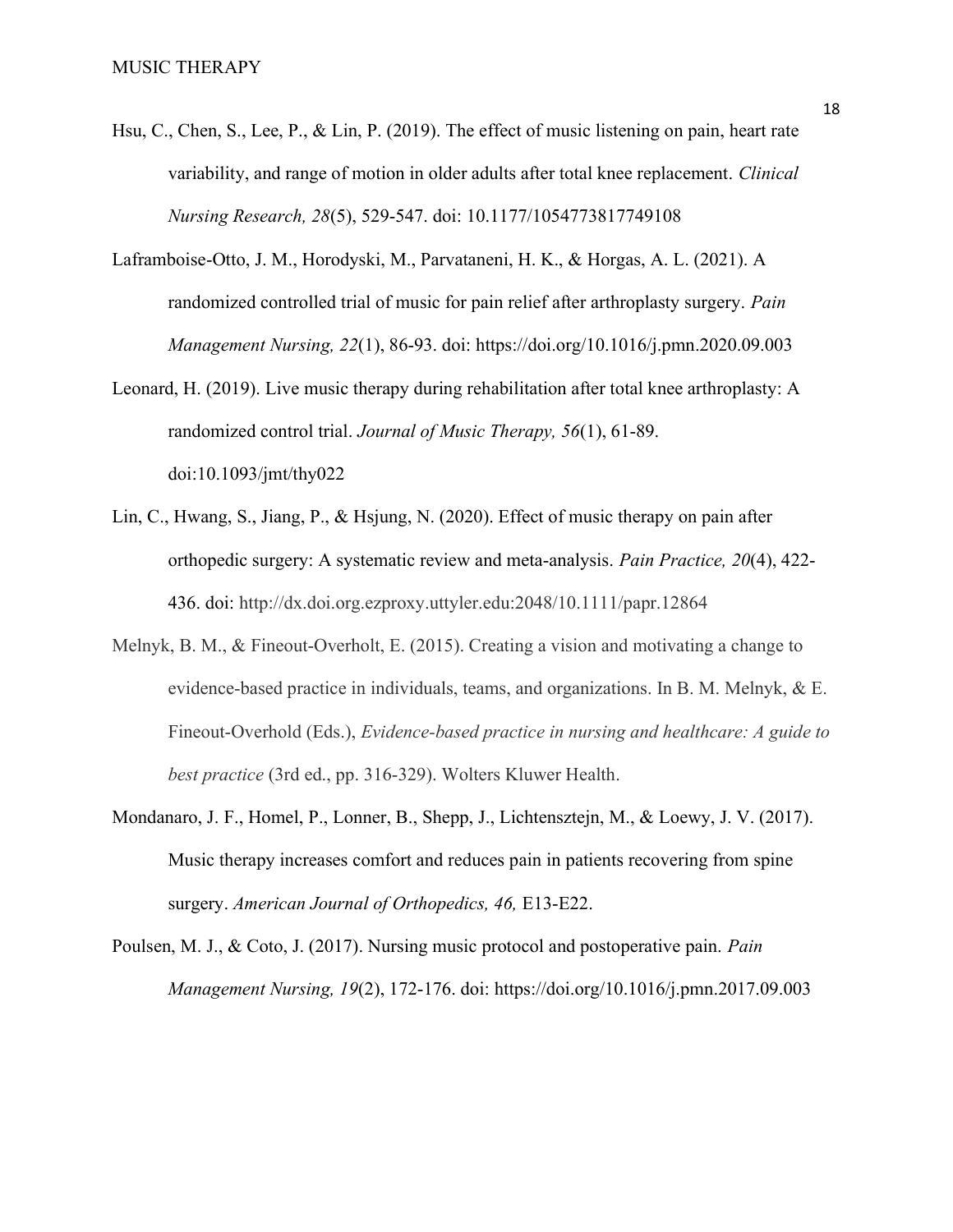- Schneider, M. A. (2018). The effect of listening to music on postoperative pain in adult orthopedic patients. Journal of Holistic Nursing, 36, 23-32. doi: 10.1177/0898010116677383
- Trasolini, N. A., McKnight, B. M., & Dorr, L. D. (2018). The opioid crisis and the orthopedic surgeon. The Journal of Arthroplasty, 33(11), 3379-3382. doi:

10.1016/j.arth.2018.07.002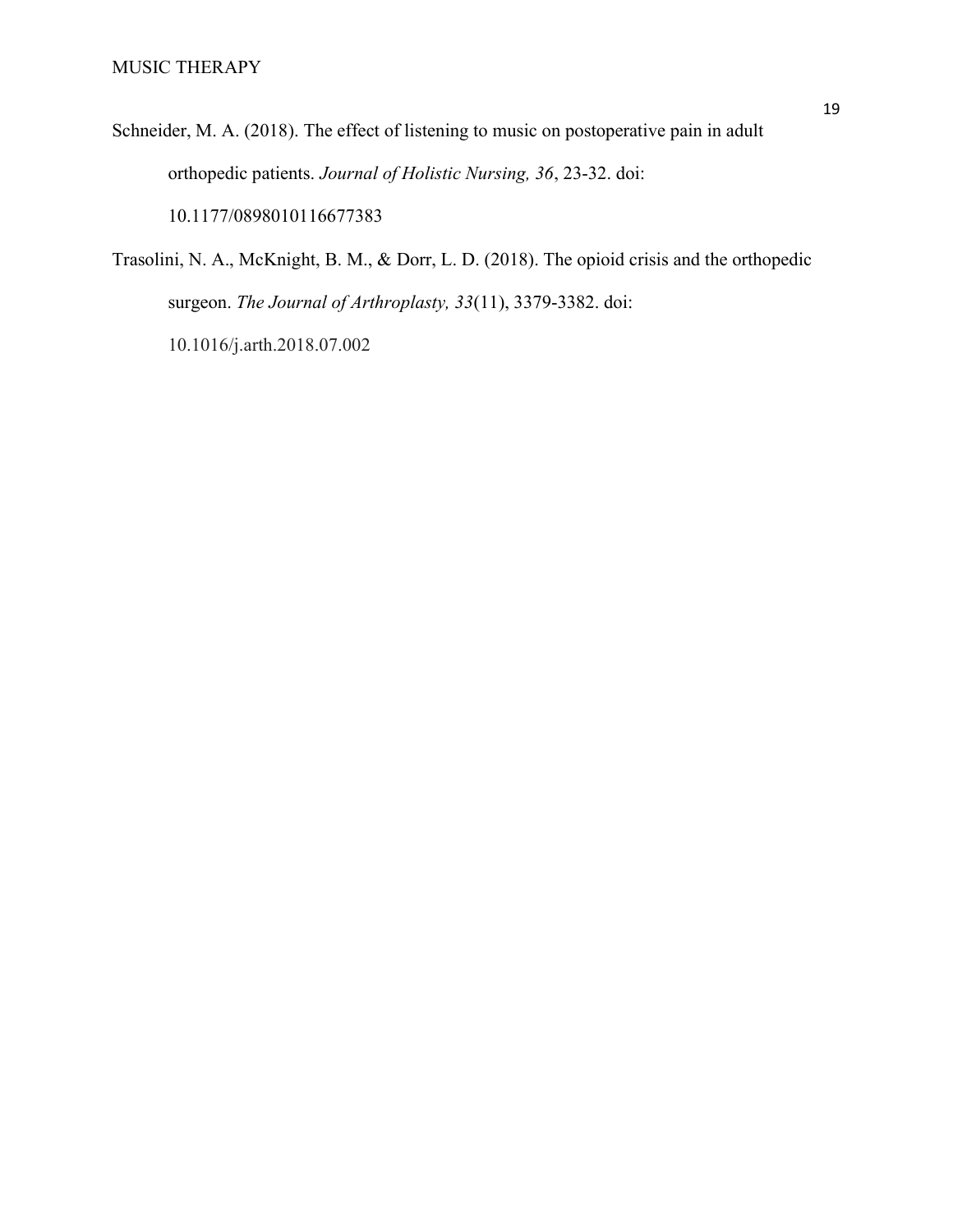# Appendix A

# Synthesis Table

PICOT Question: In orthopedic patients (P), how does music therapy (I) compared to no music therapy (C) affect pain management and anxiety (O) within the first 48 hours after surgery (T)?

| <b>Studies</b> | Design                                  | Intervention<br>Sample                               |                              | Outcome                                                                                                    |  |  |  |
|----------------|-----------------------------------------|------------------------------------------------------|------------------------------|------------------------------------------------------------------------------------------------------------|--|--|--|
| A              | systematic review with<br>meta-analysis | N: 534                                               | MM and MT                    | Pain $\downarrow^*$ in both MM and MT groups $\blacklozenge$<br>Anxiety ↓* in MT group                     |  |  |  |
| B              | randomized controlled<br>trial          | N: 56                                                | MT                           | Pain $\downarrow^*$ , Anxiety X                                                                            |  |  |  |
| $\mathbf C$    | randomized controlled<br>trial          | N: 292                                               | MT                           | Pain $\downarrow^*$ , Anxiety $\downarrow^*$ , MI $\uparrow^*$                                             |  |  |  |
| D              | randomized controlled<br>trial          | N:60                                                 | MT                           | Pain ↓*, Anxiety X                                                                                         |  |  |  |
| E              | quasi-experimental                      | N: 42                                                | ML                           | Pain $\downarrow^*$ and PS $\uparrow^*$                                                                    |  |  |  |
| F              | systematic review with<br>meta-analysis | 4261 citations<br>73 RCTs included<br>$n = 20 - 485$ | Music                        | Pain $\downarrow^*$ , Anxiety $\downarrow^*$ , AG/TDN $\downarrow^*$ , PS $\uparrow^* \blacklozenge$       |  |  |  |
| $\overline{G}$ | quasi-experimental                      | N: 49                                                | ML                           | Pain $\downarrow^*$ , HRV $\downarrow^*$ , and ROM $\uparrow^*$                                            |  |  |  |
| H              | retrospective cohort                    | N:99                                                 | MT                           | Pain $\downarrow^*$ , Anxiety $\downarrow^*$ , and Depression $\downarrow^*$                               |  |  |  |
| $\mathbf I$    | randomized controlled<br>trial          | N:50                                                 | ML                           | Pain ↓*, AG/TDN X                                                                                          |  |  |  |
| J              | randomized controlled<br>trial          | N: 32                                                | Live MT during<br><b>CPM</b> | Pain X, OP $\downarrow^*$ , PA X                                                                           |  |  |  |
| $\rm K$        | literature review                       | 4 SR, 51 RCT, and<br><b>BPR</b>                      | MT                           | calming, soft tones, 60-80 BPM, at least 2x daily, 15-30 min, and<br>individualizing music impacts results |  |  |  |
| L              | randomized controlled<br>trial          | N: 59                                                | LM                           | Limited; Pain $\downarrow$ at some time points                                                             |  |  |  |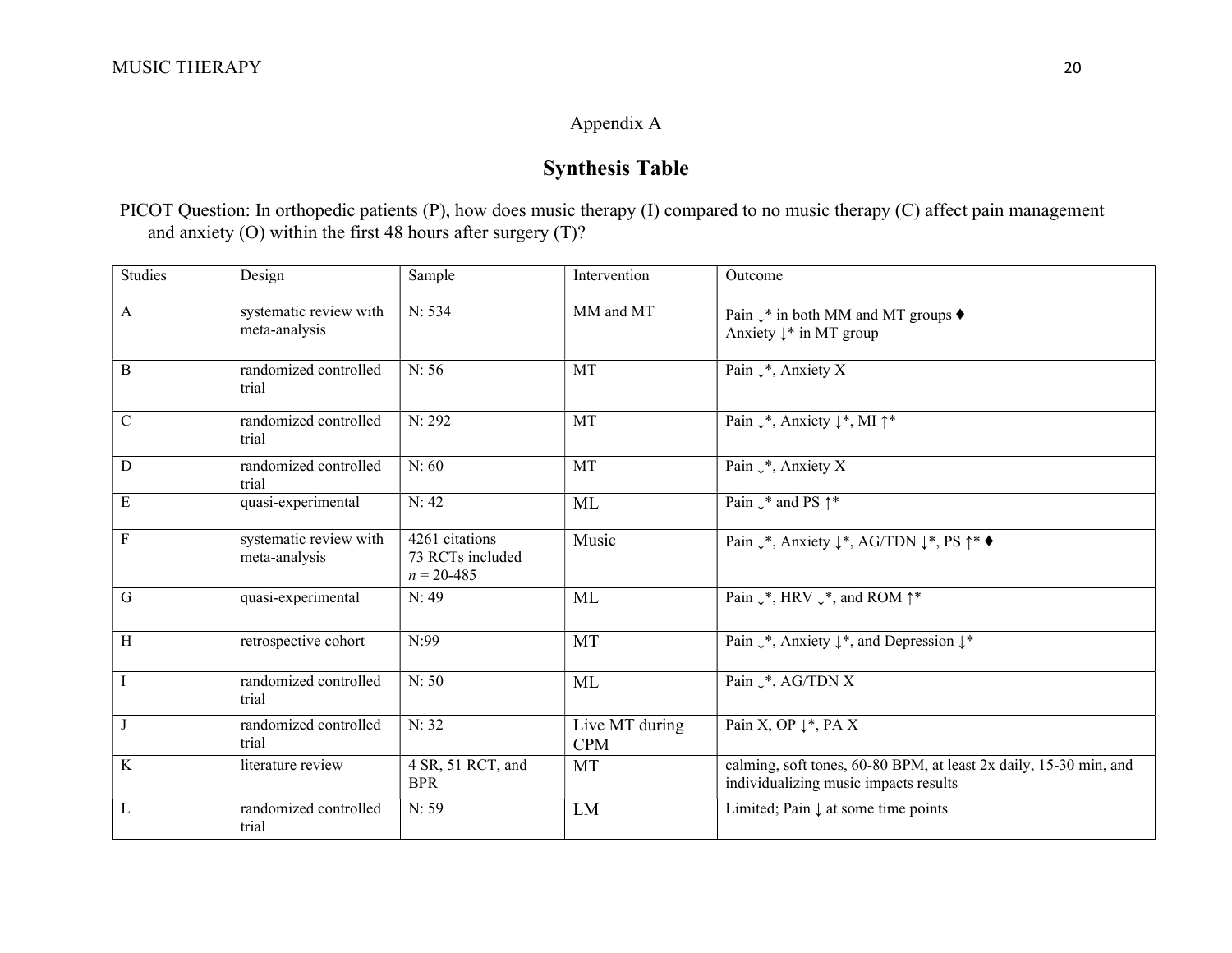|                   | $A \triangleleft$ | B      | $\sqrt{ }$                | D            | E      | F <sub>0</sub> | G      | H      |        | $\bullet$ | K      |           |
|-------------------|-------------------|--------|---------------------------|--------------|--------|----------------|--------|--------|--------|-----------|--------|-----------|
| Pain              | ∗                 | ∗      | ∗                         | *            | *      | ∗              | ∗      | ∣∗k    | *      | X         |        |           |
| Anxietv           | ∗                 | X      | $\ast$                    | $\mathbf{v}$ | $N\!E$ | ∗              | NE     | 米      | NE     | $N\!E$    | $N\!E$ | NE        |
| <b>AG/TDN</b>     | X                 | $N\!E$ | $\mathbf v$               | NE           | $N\!E$ | ∗              | NE     | $N\!E$ | X      | $N\!E$    | $N\!E$ | NE        |
| <b>PS</b>         | NE                | $N\!E$ | NE                        | NE           |        | 个米             | NE     | $N\!E$ | $N\!E$ | $N\!E$    | $N\!E$ | <b>NE</b> |
| LOS               | X                 | $N\!E$ | $\mathbf{v}$<br>$\Lambda$ | NE           | $N\!E$ | X              | $N\!E$ | NE     | NE     | $N\!E$    | $N\!E$ | <b>NE</b> |
| MI                | $N\!E$            | $N\!E$ | 个米                        | NE           | NE     | NE             | NE     | NE     | NE     | $N\!E$    | NE     | NE        |
| <b>HRV</b>        | NE                | $N\!E$ | $N\!E$                    | NE           | NE     | $N\!E$         | ∗      | NE     | NE     | $N\!E$    | $N\!E$ | NE        |
| <b>ROM</b>        | NE                | $N\!E$ | NE                        | NE           | NE     | $N\!E$         | 个米     | $N\!E$ | NE     | $N\!E$    | $N\!E$ | NE        |
| <b>Depression</b> | $N\!E$            | $N\!E$ | $N\!E$                    | NE           | NE     | NE             | NE     | *      | NE     | $N\!E$    | NE     | NE        |
| <b>OP</b>         | $N\!E$            | NE     | $N\!E$                    | NE           | NE     | $N\!E$         | NE     | NΕ     | $N\!E$ | ∗         | $N\!E$ | NE        |
| PA                | $N\!E$            | $N\!E$ | NE                        | $N\!E$       | $N\!E$ | NE             | NE     | $N\!E$ | NE     | X         | $N\!E$ | $N\!E$    |

Outcomes Table: Effect of Music Therapy

### Legend:

- 
- 
- 
- 
- 
- 
- OP: Observed Pain
- PA: Pedaling Adherence
- ML: Music Listening
- MM: Music Medicine
- MT: Music Therapy
- NE: Not Evaluated
- X: No significant change

\* = statistically significant findings  $\bullet$  = higher level evidence

- AG/TDN: Analgesia or Total Dose Narcotics A. Lin et al. (2020) G. Hsu et al. (2019) PS: Patient Satisfaction B. Aris et al. (2019) H. Dai et al. (2020) LOS: Length of Stay C. Gallagher et al. (2018) I. Laframboise-Otto et al. (2021) MI: Mood Improvement D. Mondanaro et al. (2017) J. Leonard (2019) HRV: Heart Rate Variability E. Schneider (2018) K. Poulsen & Coto (2017) ROM: Range of Motion F. Hole et al. (2015) L. Ames et al. (2017)
-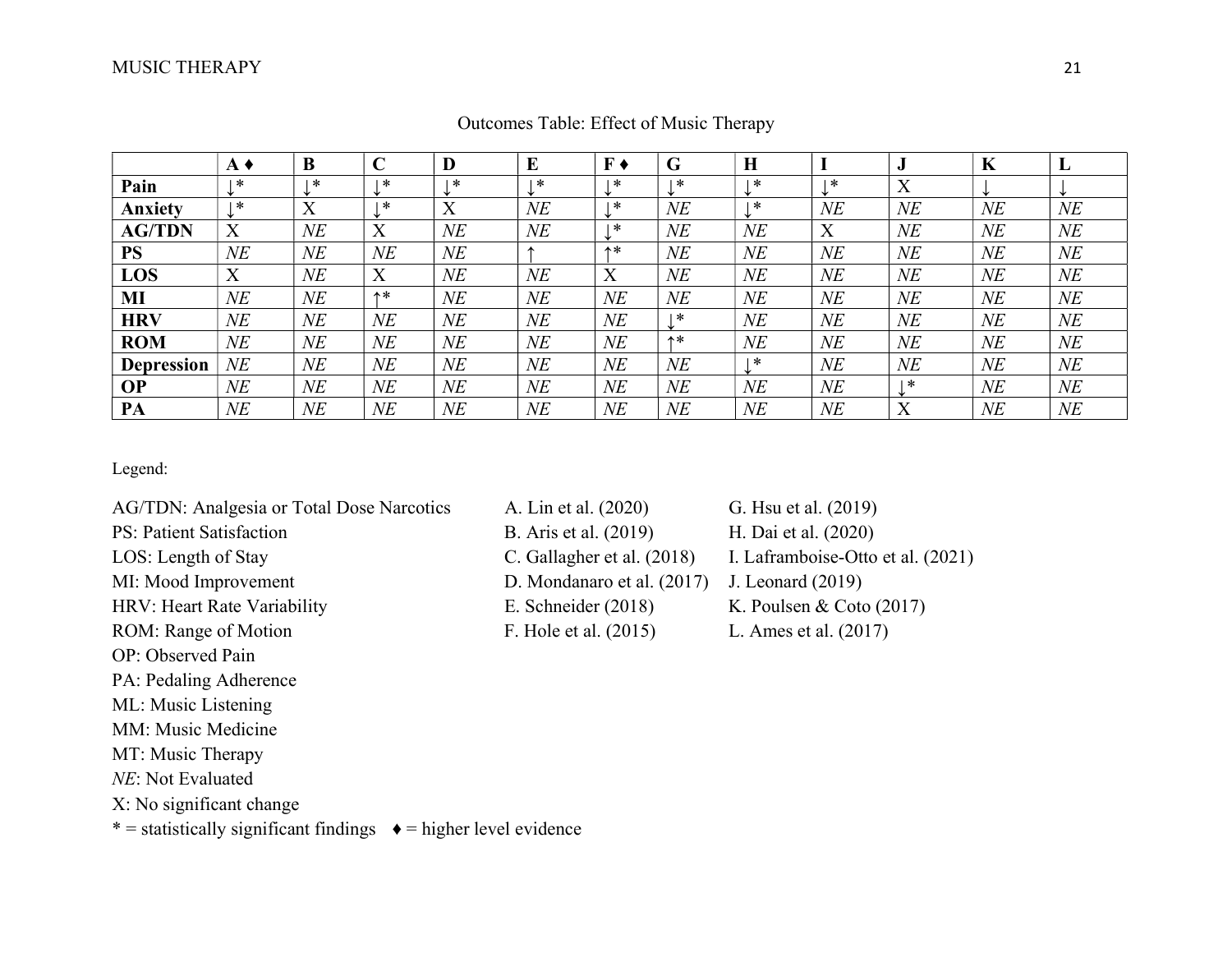#### Recommendations

The first recommendation is to integrate music therapy as an adjunct to pain management in orthopedic patients. There was a statistically significant finding that music decreased postoperative pain (Aris et al., 2019; Dai et al, 2020; Gallagher et al., 2018; Hole et al, 2015; Hsu et al, 2019; Laframboise-Otto et al., 2021; Lin et al, 2020; Mondanaro et al., 2017; Schneider, 2018) throughout the literature. The timing of the music intervention did not alter the outcomes, and subsequently, music is easily adaptable to a variety of settings (Hole et al., 2015). This finding is supported by each of the articles because the music intervention was delivered in different forms, at different times, and yet, yielded similar positive results. Music therapy is an easy, safe, low-cost, and effective nonpharmacological therapy that can be utilized to reduce pain in orthopedic patients (Lin et al., 2020).

The second recommendation is to utilize board-certified music therapists and then allow patients to choose the music. This is notable because it is difficult to distinguish the difference between what is merely listening to music versus utilizing music in a truly evidence-based manner. The evidence indicates that utilizing music therapists is effective for yielding significant results (Aris et al., 2019; Gallagher et al., 2018; Mondanaro et al., 2017). It is a necessary component to make this change truly evidence based. Each patient's experience of pain is unique, and therefore, each plan of care must be individualized to effectively manage pain. Boardcertified music therapists can individualize music therapy in such a way as to maximize its positive benefits. The evidence also indicates that the patient's ability to choose the music impacts the effectiveness of the intervention (Lin et al., 2020). If the patient chooses from the music selected by the music therapist, that will enhance the effectiveness of the music therapy intervention.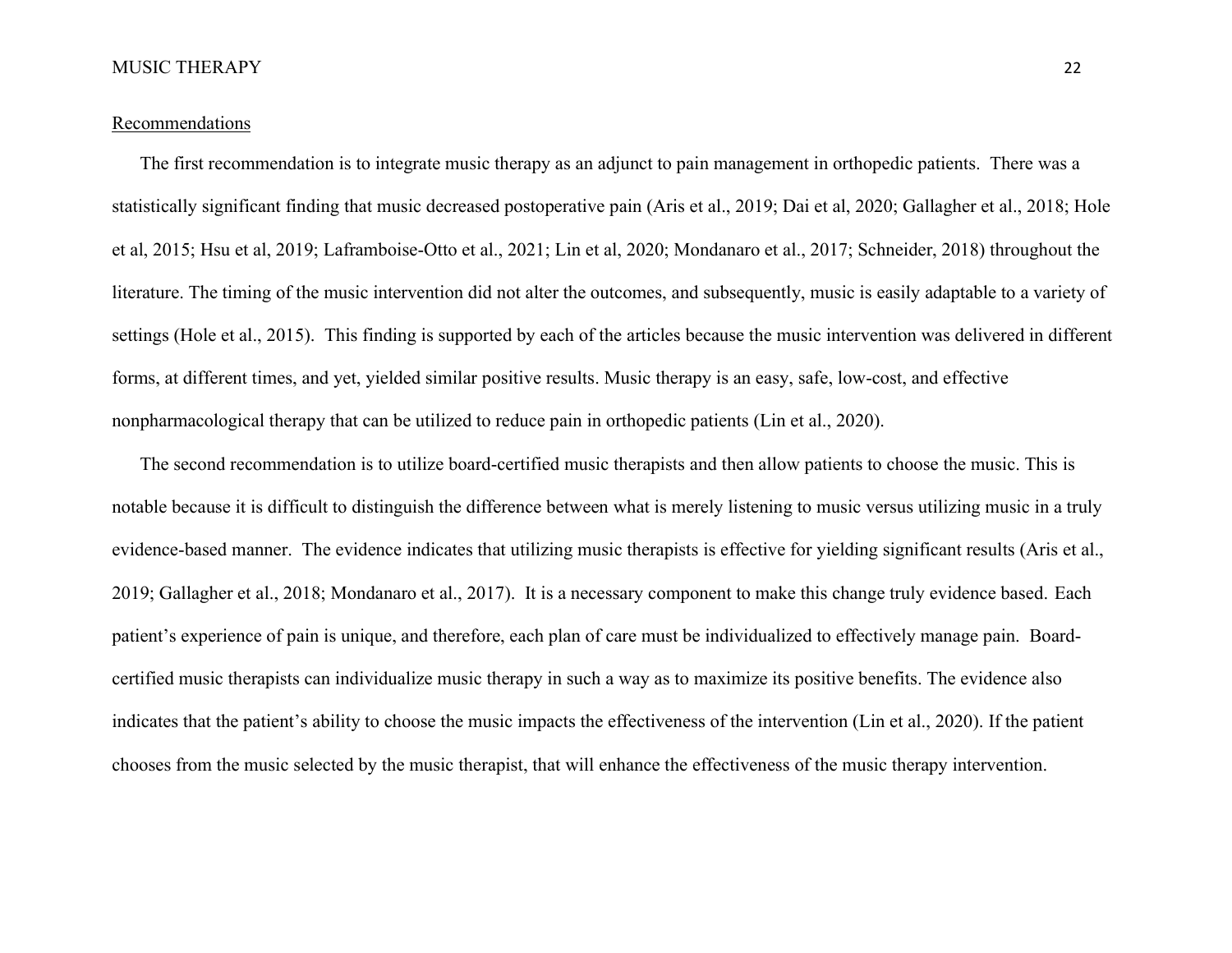Finally, further research is needed to determine whether music therapy reduces anxiety in orthopedic patients because the results from these studies are inconclusive. Many of the studies had small sample sizes. It is possible that a larger effect size would produce clearer results. Lin et al. (2020), Dai et al. (2020), Gallagher et al. (2018) and Hole et al. (2015) had larger sample sizes relative to the other studies and demonstrated statistically significant findings for reducing anxiety. The level of pain orthopedic patients experience after surgery can be emotionally overwhelming, and anxiety only intensifies the patient's experience of pain. There is a lot of evidence from the literature that indicates that music therapy can help to reduce anxiety after surgery. More research is needed to confirm whether this is generalizable to the orthopedic population as well.

#### References

- Ames, N., Shuford, R., Yang, L., Moriyama, B., Frey, M., Wilson, F., Sundaramurthi, T., Gori, D., Mannes, A., Ranucci, A., Koziol, D., and Wallen, G. R. (2017). Music listening among postoperative patients in the intensive care unit: A randomized controlled trial with mixed-methods analysis. Integrative Medicine Insights, 12, 1-15. doi: 10.1177/1178633717716455
- Aris, A., Sulaiman, S., & Hasan, M.K.C. (2019). The influence of music therapy on mental well-being among postoperative patients of total knee arthroplasty (TKA). Enfermería Clínica, 29, 16-23. doi: 10.1016/j.enfcil.2019.04.004
- Dai, W., Huang, S., Xu, N., Chen, Q., and Hua, C. (2020). The effect of music therapy on pain, anxiety, and depression in patients after coronary artery bypass grafting. Journal of Cardiothoratic Surgery, 15. doi: 10.1186/s13019-020-01141-y
- Gallagher, L. M., Gardner, V., Bates, D., Mason, S., Nemecek, J., DiFore, J.B., … Behoux, F. (2018). Impact of music therapy on hospitalized patients post-elective orthopaedic surgery: A randomized controlled trial. Orthopaedic Nursing, 37, 124-133. doi: 10.1097/NOR.0000000000000432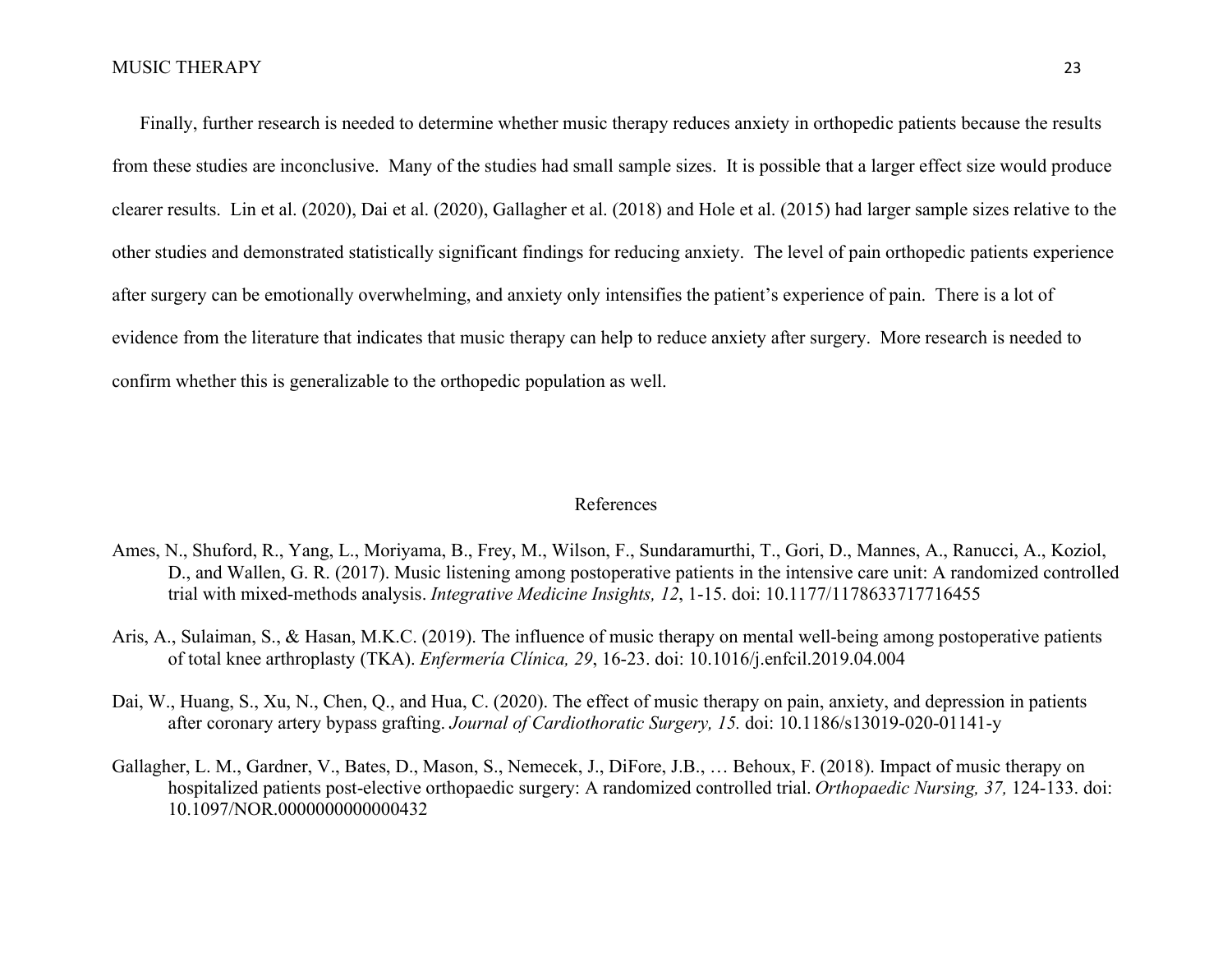- Hole, J., Hirsch, M., Ball, E., & Meads, C. (2015). Music as an aid for postoperative recovery in adults: A systematic review and meta-analysis. Lancet, 386, 1659-1671. doi:10.1016/ S0140-6736(15)60169-6
- Hsu, C., Chen, S., Lee, P., & Lin, P. (2019). The effect of music listening on pain, heart rate variability, and range of motion in older adults after total knee replacement. Clinical Nursing Research, 28(5), 529-547. doi: 10.1177/1054773817749108
- Laframboise-Otto, J. M., Horodyski, M., Parvataneni, H. K., & Horgas, A. L. (2021). A randomized controlled trial of music for pain relief after arthroplasty surgery. Pain Management Nursing, 22(1), 86-93. doi: https://doi.org/10.1016/j.pmn.2020.09.003
- Leonard, H. (2019). Live music therapy during rehabilitation after total knee arthroplasty: A randomized controlled trial. Journal of Music Therapy, 56(2), 61-89. doi: 10.1093/jmt/thy022
- Lin, C., Hwang, S., Jiang, P., & Hsjung, N. (2020). Effect of music therapy on pain after orthopedic surgery: A systematic review and meta-analysis. Pain Practice, 20(4), 422-436. doi: http://dx.doi.org.ezproxy.uttyler.edu:2048/10.1111/papr.12864
- Mondanaro, J. F., Homel, P., Lonner, B., Shepp, J., Lichtensztejn, M., & Loewy, J. V. (2017). Music therapy increases comfort and reduces pain in patients recovering from spine surgery. The American Journal of Orthopedics, 46, E13-E22.
- Poulsen, M. J., & Coto, J. (2017). Nursing music protocol and postoperative pain. Pain Management Nursing, 19(2), 172-176. doi: https://doi.org/10.1016/j.pmn.2017.09.003
- Schneider, M. A. (2018). The effect of listening to music on postoperative pain in adult orthopedic patients. Journal of Holistic Nursing, 36, 23-32. doi: 10.1177/0898010116677383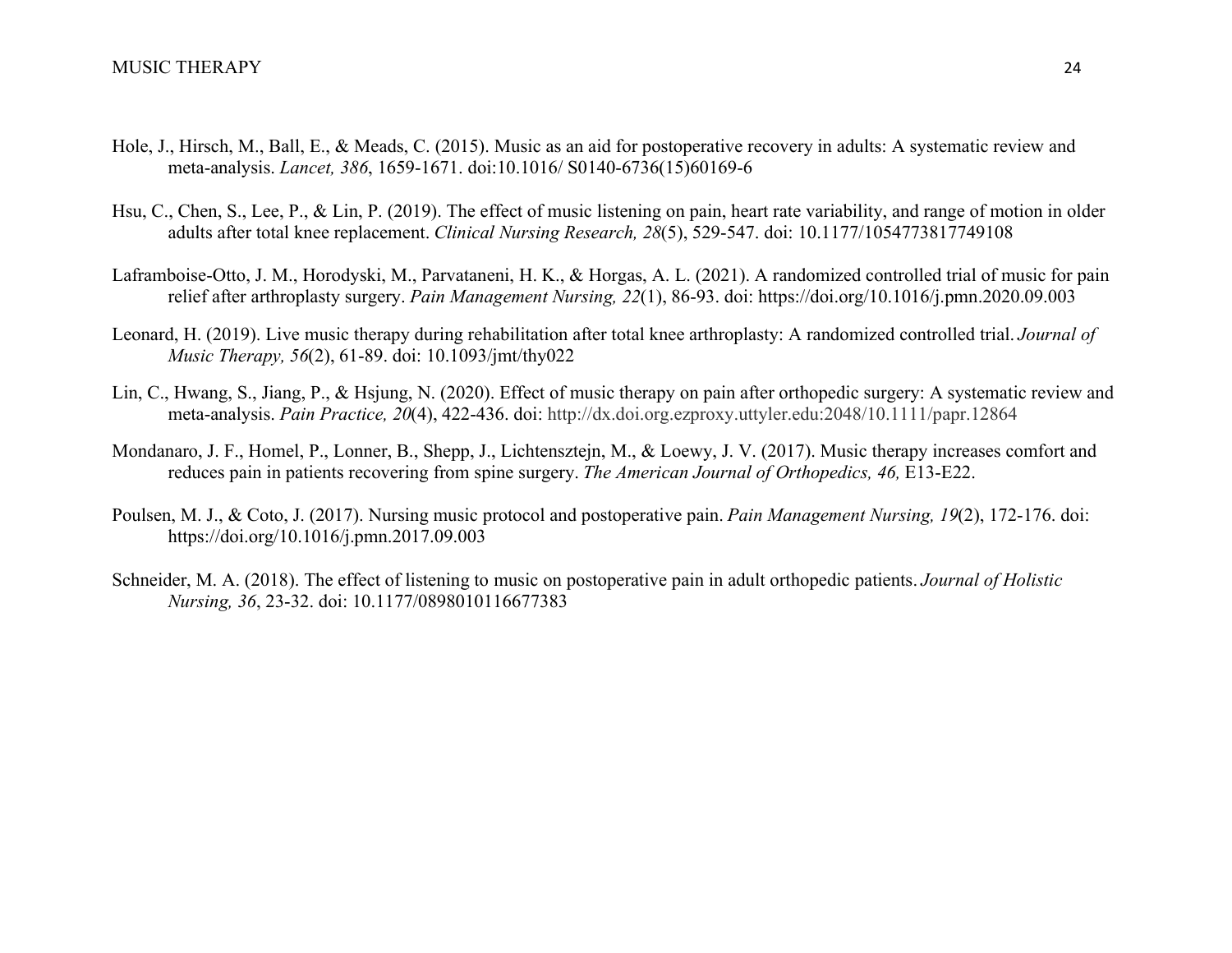## Appendix B

## Flowchart